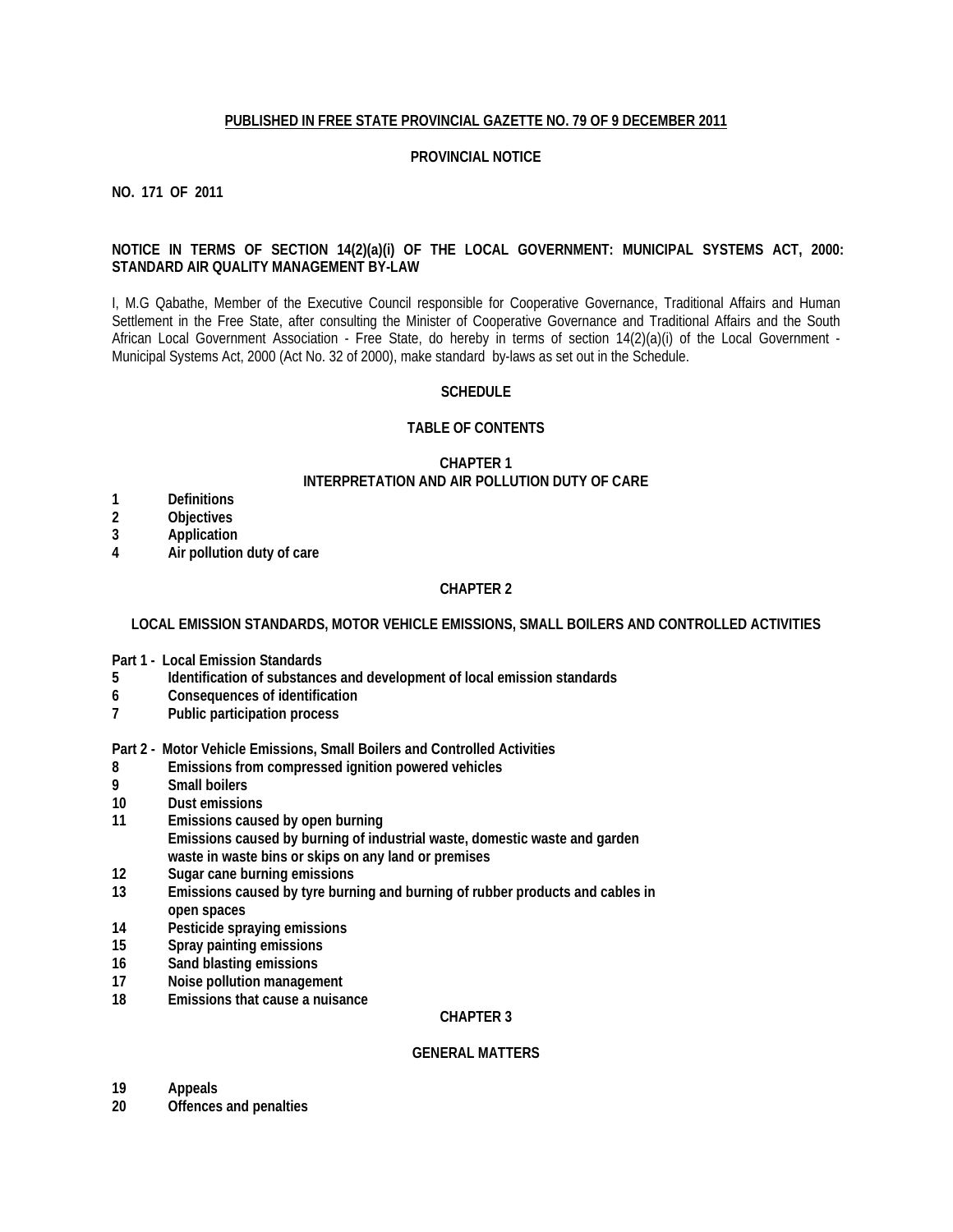- **21 Enforcement**
- **22 Exemptions**
- **23 State and council bound**
- **24 Repeal of by-laws**
- **25 Short title**
- **26 Commencement**

# **SCHEDULES**

**Schedule 1 - List of substances and its associated local emission standards (section 5(1)) Schedule 2 - Application Form to operate small boiler (section 9(2))** 

**Schedule 3 - Application Form for open burning (section 11(1))** 

**Schedule 4 - Application Form to burn sugar cane (section 13(1 )(a))** 

**Schedule 5 - Application Form to undertake pesticide spraying (section 15(2)(a))** 

**Schedule 6 - Spray Booth Construction (section 16(4))** 

#### **CHAPTER 1**

#### **INTERPRETATION AND AIR POLLUTION DUTY OF CARE**

#### **1. Definitions**

In this by-law any word or expression to which a meaning has been assigned in the by-law and the relevant SANS Standards, shall have the meaning so assigned to it and, unless the context otherwise indicates - **"air pollution"** means any change in the composition of the air caused by smoke, soot, dust (including fly ash), cinders, solid particles of any kind, gases, fumes, aerosols and odorous substances;

**"air quality officer"** means an officer appointed in terms of section 14 of the AQA;

**"ambient sound level"** means the reading of an integrating sound level meter measured at the measuring point at the end of total period of at least 10 minutes after such integrating sound level meter has been put into operation, during which period a noise alleged to be a noise nuisance is absent;

**"authorised person"** means any employee authorised by the municipality to implement any of the provision of this by-law and in possession of an appointment card issued by the municipality attesting thereto, including any member of the municipal police service or any peace officer;

**"AQA"** means the National Environmental Management - Air Quality Act, 2004 (Act No. 39 of 2004);

**"change"** means any modification which is made to an existing structure, plant, road, land use, procedure, action which may have an effect on the noise increases originating from an activity related to or connected with the use of such structure, the operation of such plant, the use of such road or railway, such land use, such procedure or such action;

**"combustible liquid"** means a liquid which has a close-cap flash point of 38 degrees Celsius or above;

**"compressed ignition powered vehicle"** means a vehicle powered by an internal combustion, compression ignition engine, diesel or similar fuel;

**"Constitution"** means the Constitution of the Republic of South Africa, 1996;

**"control measure"** means a technique, practice or procedure used to prevent or minimise the generation, emission, suspension or airborne transport of fugitive dust, pesticide or sandblasting activities;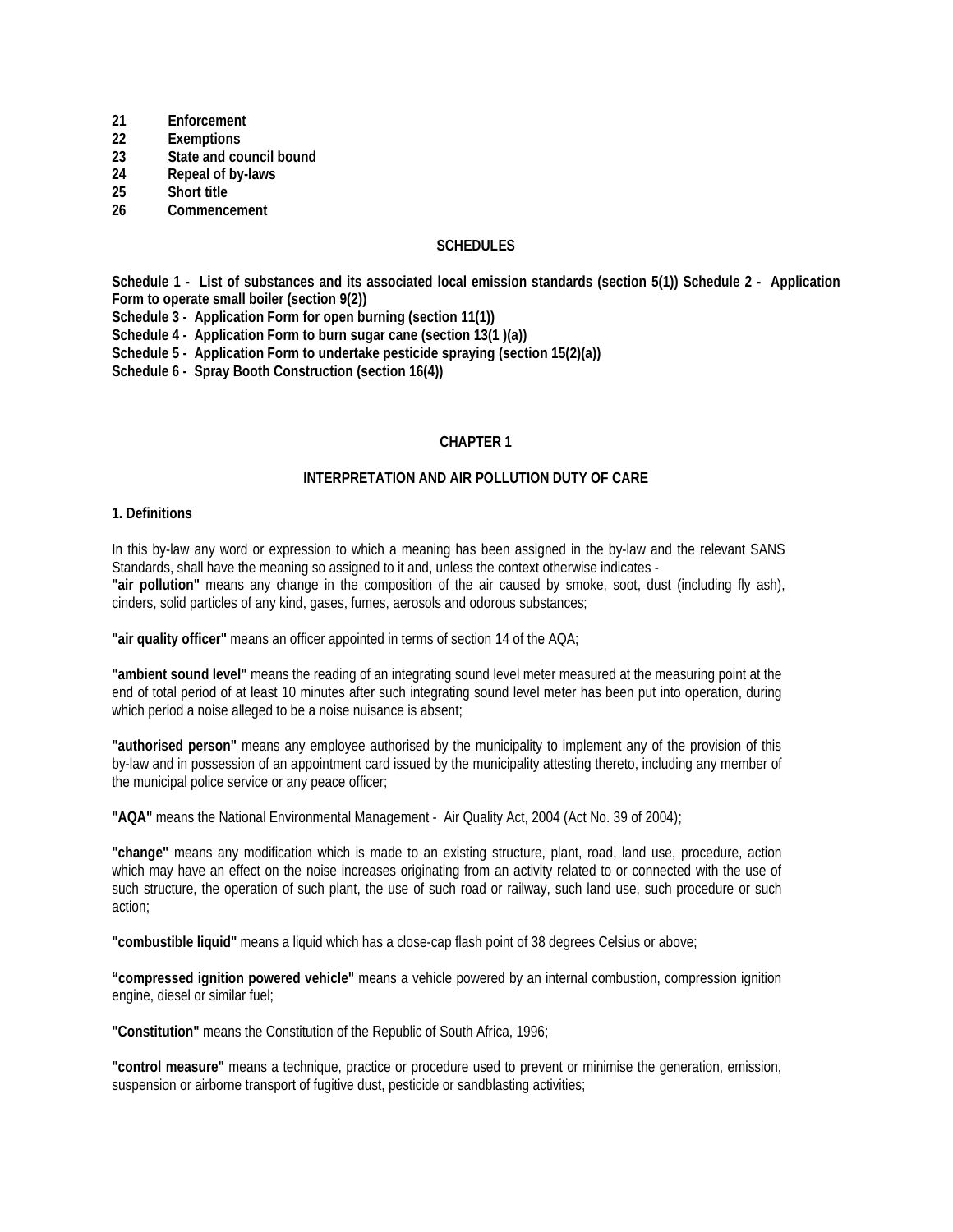**"Council"** means the municipal council of the…………………………. Local Municipality in which the executive and legislative authority of the municipality is vested, and which is the decision making body of the municipality, and its delegates;

**"dark smoke"** means smoke –

- (a) which has a density of 60 Hartridge smoke units or more (coastal areas), or in relation to emissions from a turbo-charged compressed ignition powered engine, means a density of 66 Hartridge smoke units or more (inland areas); or
- (b) which has a light absorption co-efficient of more than 2.125 m- $^1$  or more, or in relation to emissions from a turbo-charged compressed ignition powered engines, means a light absorption co-efficient of more than 2.51  $m^{-1}$ ;

**"dust"** means any solid matter in a fine or disintegrated form which is capable of being dispersed or suspended in the atmosphere; and includes dust from mine dumps;

**"erect"** means alter, convert, extend or re-erect;

**"exempted vehicle"** means a vehicle listed in Annexure-A to SANS 10281;

**"flammable gas"** means a gas which at 20 degrees Celsius and a standard pressure of 101, 3 kilopascals -

- 1. (a) is ignitable when in a mixture of 13% or less by volume with air; or
	- (b) has a flammable range with air of at least 12%, regardless of the lower flammable limit;

**"flammable liquid"** means a liquid or combustible liquid which has a closed cup flash point of 60 degrees Celsius or below or an open cup flash point of 65.6 degrees Celsius;

**"flammable substance"** means any flammable liquid, combustible liquid or flammable gas;

**"measuring point"** relating to -

- (a) a piece of land from which an alleged disturbing noise emanates, or may emanate, means a point outside the property projection plane where noise must be measured, or calculated in accordance with the provisions of SANS 10103 and/or SANS 10328;
- (b) a building with more than one occupant, means a point in or outside the building where noise must be measured, or calculated in accordance with the provisions of SANS 10103 and/or SANS 10328; and
- (c) a stationary vehicle, means a point as described in SANS 10181 where a measuring microphone shall be placed;

**"Municipal Systems Act"** means the Local Government - Municipal Systems Act, 2000 (Act No. 32 of 2000);

**Municipality"** means a municipality established in terms of the Local Government - Municipal Structures Act, 1998 (Act No. 117 of 1998);

**"National Framework"** means the National Framework for Air Quality Management in the Republic of South Africa, as established in terms of section 7(1) of the AQA;

**"NEMA"** means the National Environmental Management Act, 1998 (Act No. 107 of 1998);

**"noise nuisance"** means any sound in terms of section 18 of the by-law, which impairs or may impair the convenience or peace of any reasonable person;

**"non-exempted vehicle"** means a vehicle not listed in Annexure-A to SANS 10281;

**"nuisance"** means an unreasonable interference or likely interference caused by air pollution with -

(a) the health or well being of any person or living organism;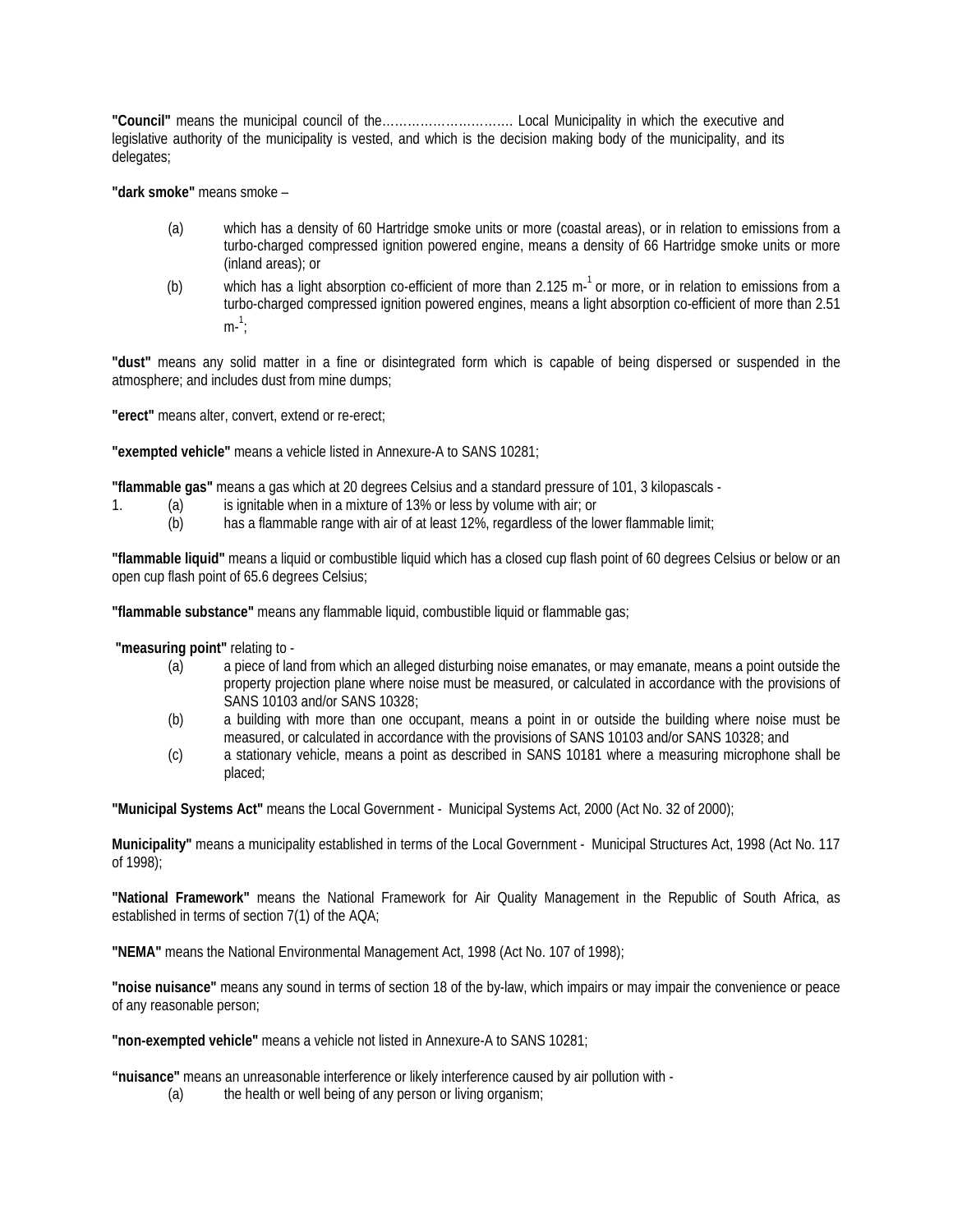- (b) the use or enjoyment by an owner or occupier of his or her property or environment; and
- (c) the ordinary comfort, convenience and peace.

**"open burning"** means the combustion of material by burning without a closed system that has a chimney to vent the emitted products of combustion to the atmosphere, excluding the burning of sugarcane;

**"pave"** means to apply and maintain concrete or any other similar material to a road surface or any other surface;

**"pest"** means an injurious, noxious or troublesome living organism;

**"pesticide"** means a micro-organism or material that is used or intended to be used to prevent, destroy, repel or mitigate a pest and includes herbicides, insecticides, fungicides, avicides and rodenticides;

**"property projection plane"** means a vertical plane on, and including the boundary line of a piece of land defining the boundaries of such piece of land in space or with reference to a dimension of space;

**"premises"** means any building or other structure together with the land on which it is situated and any adjoining land occupied or used in connection with any activities carried on in that building or structure, and includes any land without any buildings or other structures and any locomotives, ship, boat or other vessel which operates or is present within the area under the jurisdiction of the Council;

**"public road"** means a public road as defined in section 1 of the National Road Traffic Act, 1996 (Act No. 93 of 1996);

**"recreational vehicle"** means -

- (a) an off-road vehicle, scrambler, dune buggy or ultra-light aircraft;
- (b) a model aircraft, vessel or vehicle;
- (c) any aircraft or helicopter used for sport or recreational purposes but not for gain,
	- including but not limited to a micro-light aircraft and a hot air balloon;
- (d) a vessel used for sport on water or recreational purposes but not for gain, including but not limited to ajet ski and a ski-boat; or
- (e) any other conveyance vessel or model which is used for sport or recreational purposes, but not for gain;

**"repair notice"** means a notice as referred to in section 8(4), regarding the re-testing of vehicle;

**"rubber product"** means anything composed of rubber including anything containing or coated with rubber;

**"SANS 10103"** means the latest edition of South African National Standard Codes publication No. 10103 titled - "The measurement and ratings of environmental noise with respect to annoyance and to speech communication", from time to time or its corresponding replacement;

**"SANS 10181"** means the latest edition of South African National Standard Codes publication No. 10181 titled - "The measurement of noise emitted by road vehicles when stationary", from time to time or its corresponding replacement;

**"SANS 10281"** means the latest edition of South African National Standard Codes publication No. 10281 titled - "Engine speed (S values), reference sound levels and permissible sound levels of stationary road vehicles" from time to time or its corresponding replacement;

**"SANS 10328"** means the latest edition of South African National Standard Codes publication No. 10328 titled - "Methods for environmental noise impact assessments", from time to time or its corresponding replacement;

**"small boiler"** means a small combustion installation, with a design capacity of less than 50MW heat input, capable of burning solid, liquid and gas fuels used primarily for steam raising or electricity generation;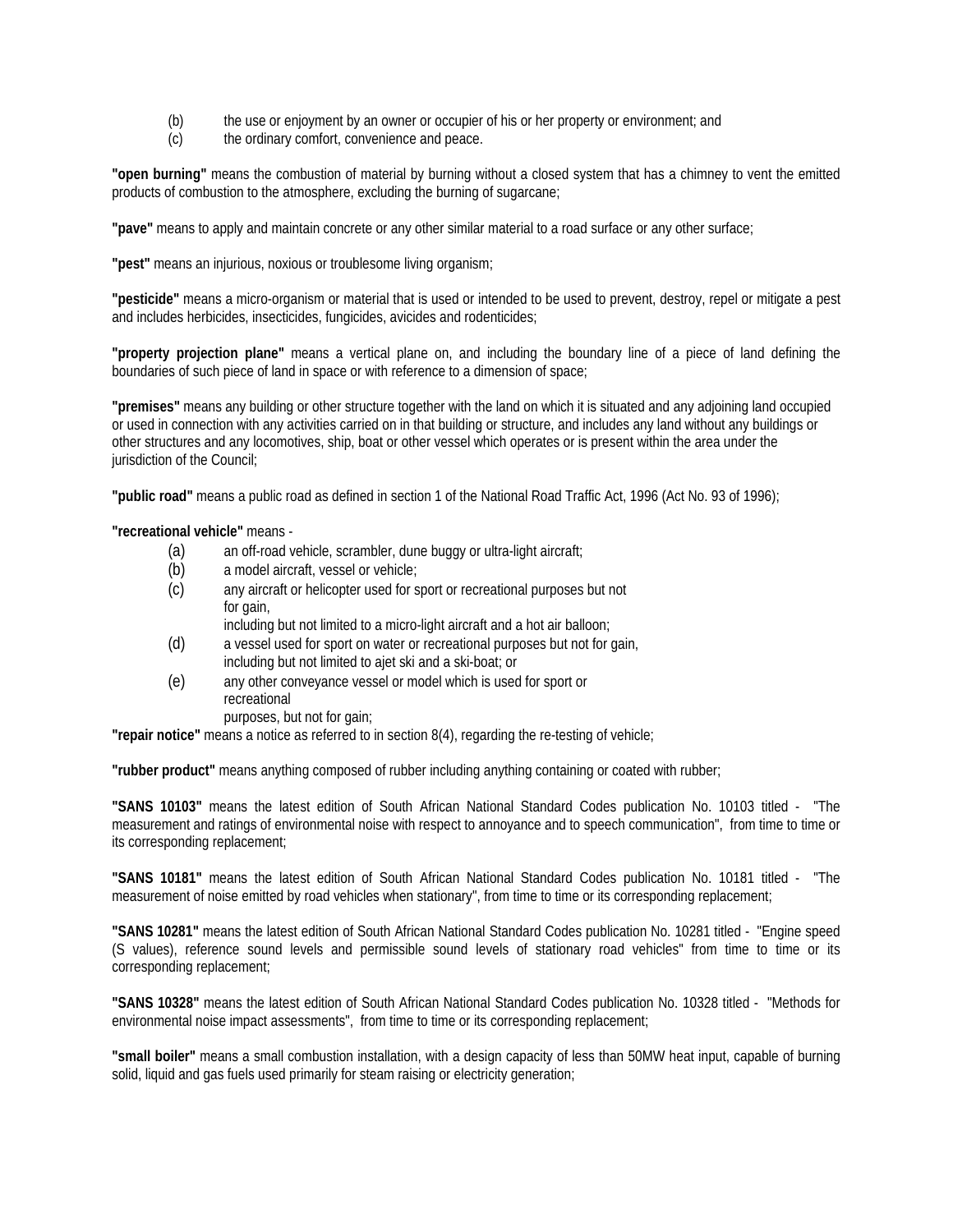**"smoke"** means the gases, particulate matter and products of combustion emitted into the atmosphere when material is burned or subjected to heat and includes soot, grit and gritty particulates emitted in smoke;

**"use"** in relation to al/ terrain vehicles includes driving, operating or being conveyed by, that vehicle;

**"vehicle"** means a vehicle as defined in section 1 of the National Road Traffic Act, 1996 (Act No. 93 of 1996);

**"zone"** means land set apart by a zoning scheme for a particular zoning irrespective of whether it comprises one or more land units or part of a land unit.

# **2. Objectives**

- (1) The objectives of this by-law are to -
- (a) give effect to the right contained in section 24 of the Constitution by regulating air pollution within the area of the municipality's jurisdiction;
- (b) provide, in conjunction with any other applicable law, an effective legal and administrative framework, within which the Council can manage and regulate activities that have the potential to adversely impact the environment, public health and well-being; and
- (c) ensure that air pollution is avoided, or where it cannot be altogether avoided, mitigated or minimised.
- (2) Any person exercising a power under this by-law must exercise such power in order to give effect to the objectives as set out in subsection (1) above.

# **3. Application**

- (1) This by-law must be read with any applicable provisions of the AQA and the National Framework.
- (2) In the event of any conflict with any other by-law which directly or indirectly, within the jurisdiction of the municipality, regulates air pollution, the provisions of this by-law prevails to the extent of the inconsistency.
- (3) Overreach principle -

# **4. Air Pollution Duty of Care**

(1) Every person who is wholly or partially responsible for causing air pollution or creating a risk of air pollution occurring must take all reasonable measures -

- 
- (a) to prevent any potential of air pollution from occurring; and<br>(b) where it cannot be prevented, to mitigate any air pollution the where it cannot be prevented, to mitigate any air pollution that may occur.
- (2) The Council may direct any person in writing who fails to take the measures required under subsection (1) -
- (a) to commence taking specific reasonable measures before a given date;
- (b) to diligently continue with those measures; and
- (c) to complete them before a specified reasonable date.

(3) Prior to making such a decision as contemplated in subsection (2), the Council must give the affected person adequate opportunity to make representation as to why a directive should not be issued.

(4) The Council must give due consideration to all representations submitted before taking a decision as contemplated in subsection (2).

(5) The Council must issue the directive under subsection (2) should a person fail to submit representations within the specified period in terms of subsection (3).

(6) The Council may take reasonable measures to remedy the situation or apply to a competent court for appropriate relief should a person fail to comply, or inadequately comply, with a directive under subsection (2).

(7) The Council may recover costs for reasonable remedial measures to be undertaken under subsection (6), before such measures are taken and all costs incurred as a result of it acting under subsection (6) from any person who is or was responsible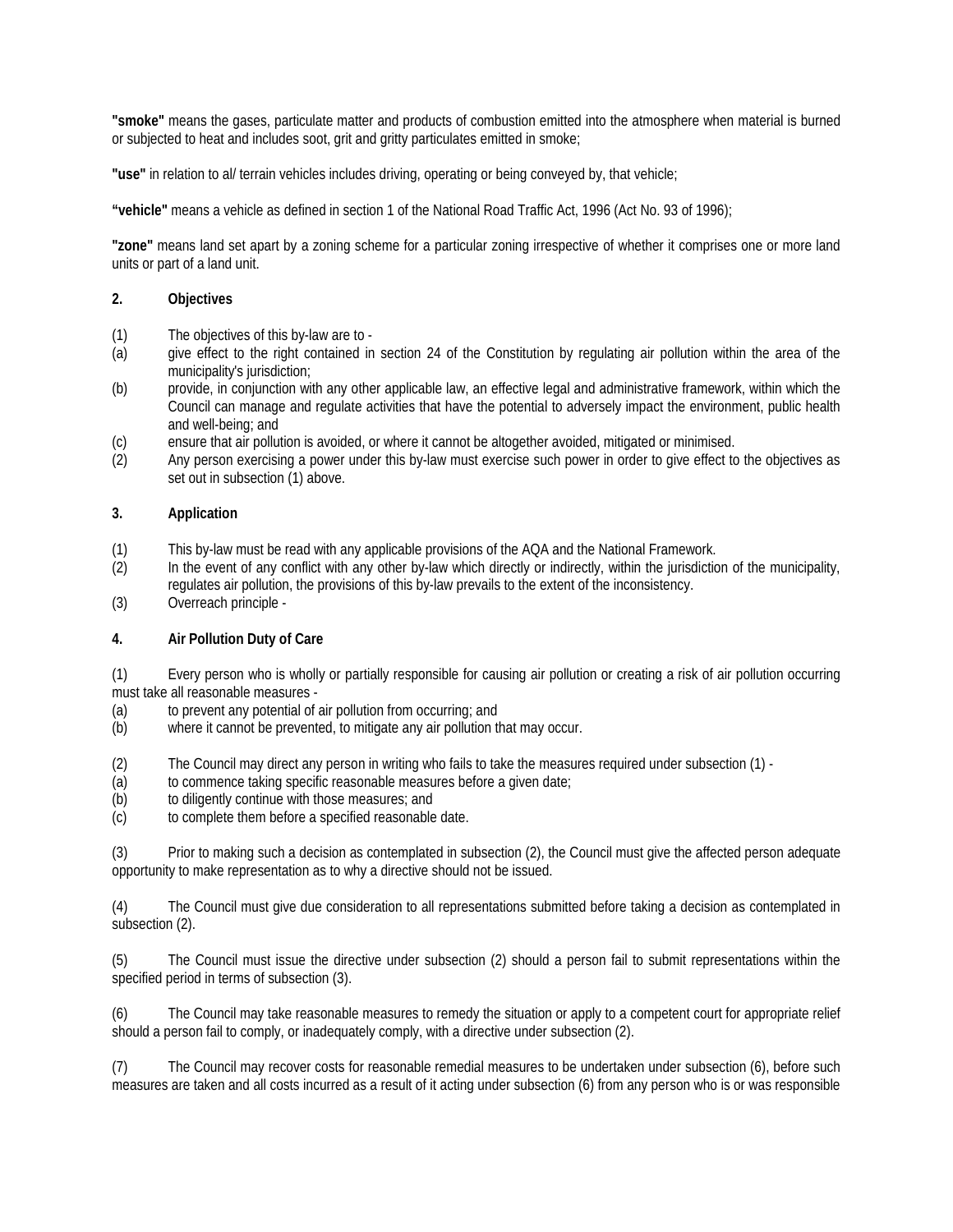for, or who contributed to, the air pollution, provided such person failed to take the measures required of him under subsection  $(2)$ .

- (8) No person may -
- (a) unlawfully and intentionally or negligently commit any act or omission which causes or is likely to cause air pollution; or
- (b) refuse to comply with a directive issued under this section.
- (9) Any person who fails to comply with subsection (8) commits an offence.

# **CHAPTER 2**

# **LOCAL EMISSION STANDARDS, MOTOR VEHICLE EMISSIONS, SMALL BOILERS AND CONTROLLED ACTIVITIES**

# **Part 1 - Local Emission Standards**

# **5. Identification of Substances and Development of Local Emission Standards**

- (1) The Council has identified the substances in ambient air, as set out in Schedule 1 to the by-law, and for each substance developed local emission standards.
- (2) The Council may apply the following criteria when identifying and prioritising the substances in ambient air that present a threat to public health, well-being or the environment -
- (a) the possibility, severity and frequency of effects, with regard to human health and the environment as a whole, with irreversible effects being of special concern;
- (b) widespread and high concentrations of the substance in the atmosphere;
- (c) potential environmental transformations and metabolic alterations of the substance, as these changes may lead to the production of chemicals with greater toxicity or introduce other uncertainties;
- (d) persistence in the environment, particularly if the Substance is not biodegradable and able to accumulate in humans, the environment or food chains;
- (e) the impact of the substance taking the followil1g factors into consideration (i) size of the exposed population, living resources or ecosystems; (ii) the existence of particularly sensitive receptors in the zone concerned.
- (f) Substances that are regulated by international conventions.
- (3) The Council may, when developing the local emissions standards
	- (a) identify the critical factors for public health impacts;
		- (b) identify sensitive sub-populations;
		- (c) review available databases for public health status;
		- (d) review available databases for ambient air quality information; and
		- (e) review and assess international guidelines and standards.
- (4) The Council may take the following factors into consideration in setting local emission standards
	- (a) Health, safety and environmental protection objectives;
	- (b) Analytical methodology;
	- (c) Technical feasibility;
	- (d) Monitoring capability; and
	- (e) Social-economic consequences.

# **6. Consequences of Identification**

- (1) Any person emitting those substances or mixtures of substances must comply with the emission standards established in terms of section 5.
- (2) Any person who fails to comply with the emission standards established in terms of section 5 commits an offence.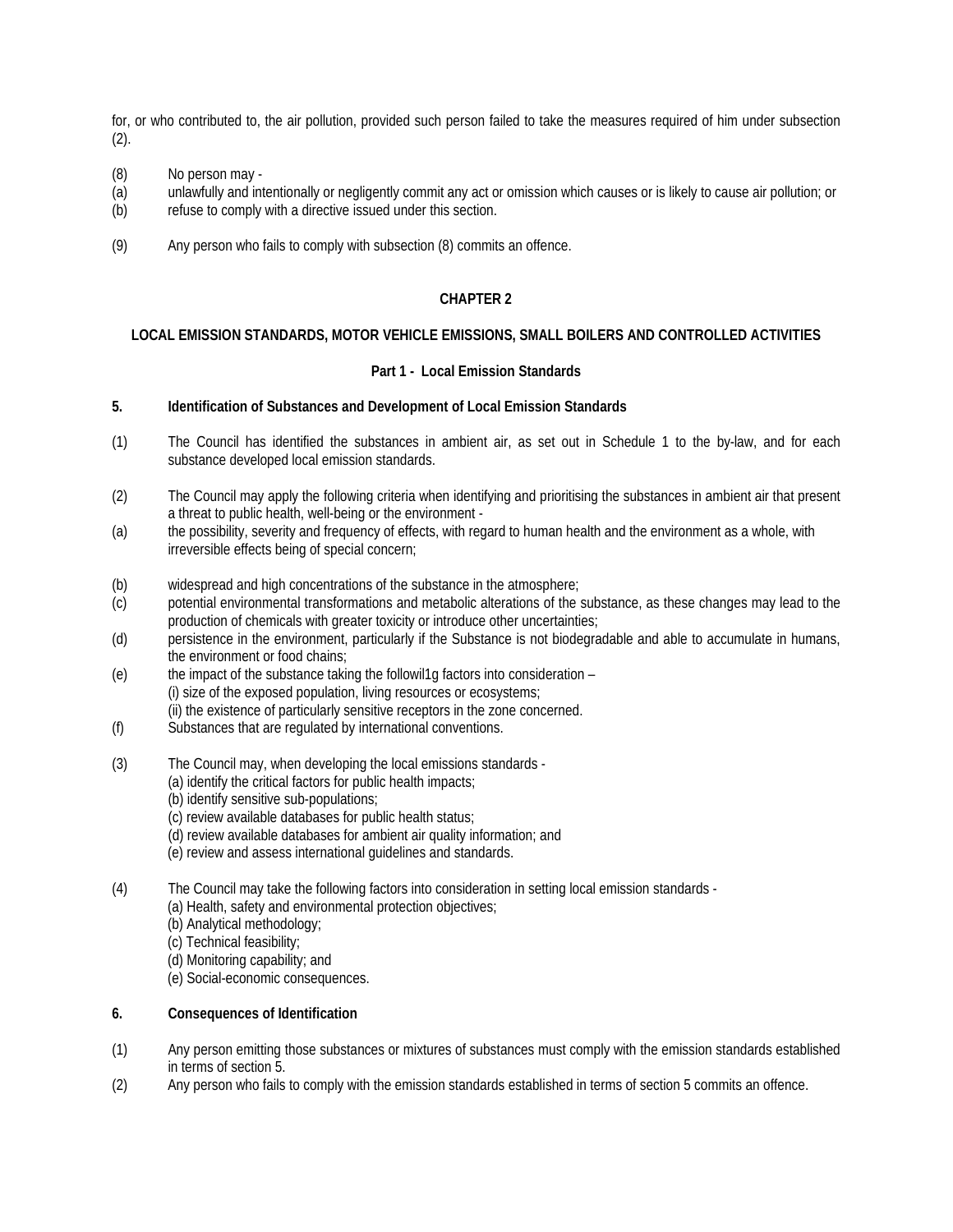# **7. Public Participation Process**

For the purposes of the publication of the local emission standards, the Council must follow the public participation process as set out in section 13 of the Municipal Systems Act.

# **Part 2 - Motor Vehicle Emissions, Small Boilers and Controlled Activities**

# **8. Emissions from Compressed Ignition Powered Vehicles**

# **Prohibition of emission of dark smoke**

- (1) No person may drive a vehicle on a public road if it emits dark smoke.<br>(2) A person commits an offence if he or she contravenes subsection (1).
- (2) A person commits an offence if he or she contravenes subsection (1).

# **Stopping of Vehicles for Inspection and Testing**

- (3) For the purposes of enforcing the provisions of section 8, an authorised person may
	- (a) by means of a signal instruct the driver of a vehicle to stop that vehicle; and (b) instruct that driver to give all assistance required for the purpose of the
		- inspection and testing of that vehicle.
- (4) The authorised person must, prior to any testing being undertaken in terms of subsection (7) inform the driver of the vehicle that -
	- (a) the vehicle has been stopped to test it in terms of this by-law for the emission of dark smoke;
	- (b) the vehicle is being detained for the purpose of such testing;
	- (c) if the results of such testing indicate that dark smoke is emitted from the vehicle or if the driver concerned fails or refuses to assist with such test, it will constitute an offence under this by-law.
- (5) Any person who fails to comply with a direction given under subsection (3)(a) commits an offence.
- (6) When a vehicle has stopped in compliance with a direction given under subsection (3)(a), the authorised person may test the vehicle at the roadside, in which case testing must be carried out at or as near as practicable to the place where the direction to stop the vehicle is given; and as soon as practicable, and in any case within 1 hour, after the vehicle is stopped in accordance with the direction.

# **Testing procedure**

- (7) An authorised person must use the following testing procedure in order to determine whether a compressed ignition powered vehicle is being driven or used in contravention of subsection (1) -
	- (i) when instructed to do so by the authorised person, the driver of the vehicle must apply a handbrake, start the vehicle, place it in neutral gear and engage the clutch;
	- (ii) for a period required by an authorised person smoothly depress the accelerator pedal of the vehicle, until the engine reaches a revolution level of 3000 revolutions per minute or in the absence of a revolution counter to the extent directed by an authorised person;\
	- (iii) while the accelerator pedal is depressed, the authorised person must measure the smoke emitted from the vehicle's emission system in order to determine whether or not dark smoke is emitted;
- (8) After having conducted a test, an authorised person must furnish the driver of the vehicle concerned with the test results which indicate that either the vehicle is not emitting dark smoke or is emitting dark smoke in contravention of subsection (1) and if the driver is not the owner of the vehicle concerned, then it is presumed that the driver is the owner of the vehicle unless he or she produces evidence to the contrary.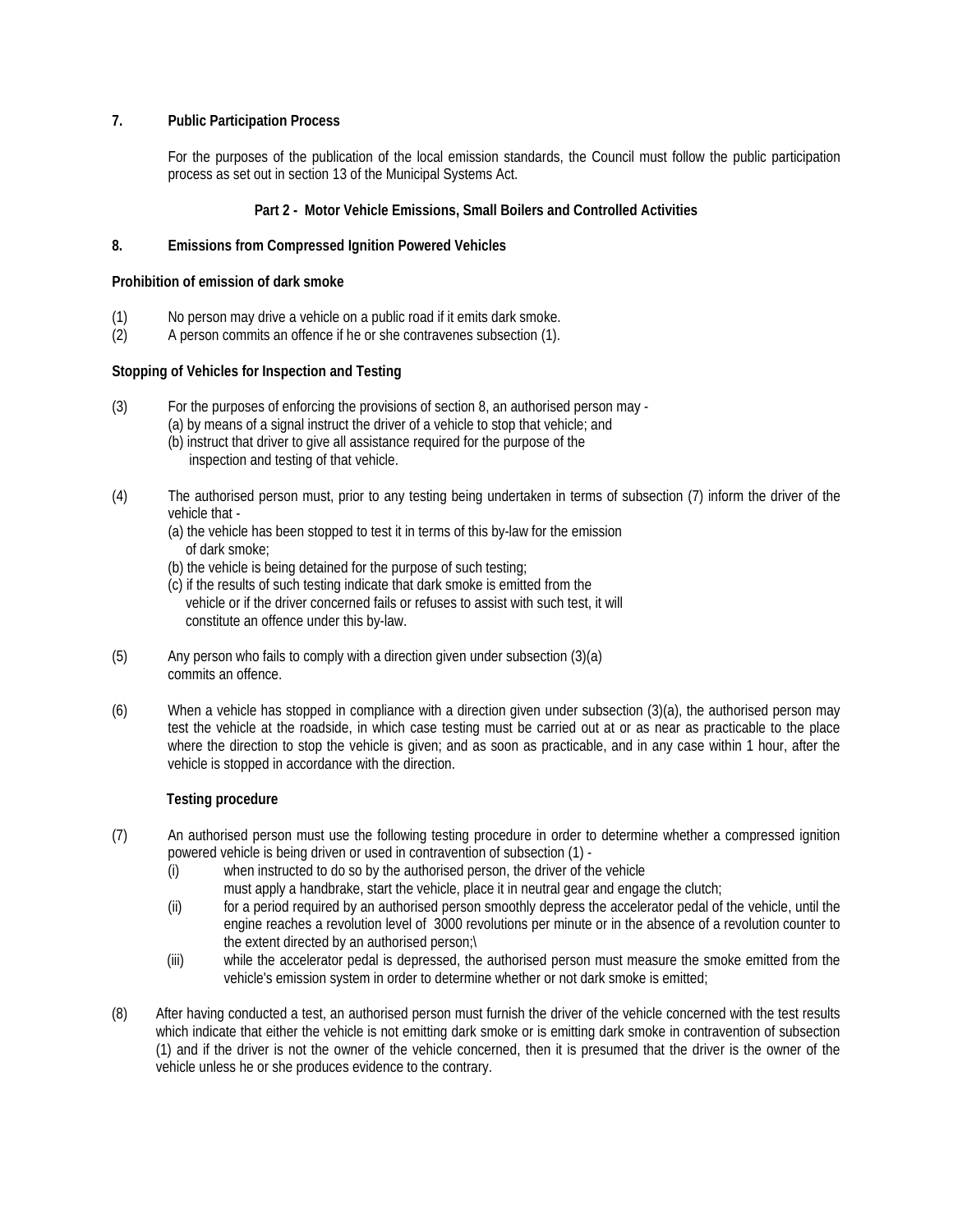- (9) An authorised person must furnish the driver of the vehicle with a certificate (valid for a period of 24 months) indicating that the vehicle is not being driven in contravention of subsection (1), if the test results indicate that the vehicle concerned is not emitting dark smoke.
- (10) An authorised person must issue the driver of the vehicle with a repair notice in accordance with subsection (11), if the test results indicate that the vehicle concerned is emitting dark smoke.

# **Repair notice**

- (11) A repair notice must direct the owner of the vehicle to repair the vehicle within 6 months from the date of issue, and to take the vehicle to a place identified in the notice for retesting before the expiry of the 6 months.
- (12) The repair notice must contain, amongst others, the following information
	- (a) the make, model and registration number of the vehicle;
	- (b) the name, address and identity number of the driver of the vehicle; and
	- (c) if the driver of the vehicle is not the owner of the vehicle, the name and address of the vehicle owner.
- (13) A person commits an offence under this section if the person fails (a) to comply with the repair notice referred to in subsection (11); (b) to take the vehicle for re-testing as referred to in subsection (11).
- (14) It is not a defence in proceedings under subsection (13) to aver that the driver of the vehicle failed to bring the repair notice to the attention of the owner of that vehicle.
- (15) The authorised person must issue a notification in terms of section 341 of the Criminal Procedure Act, 1977 (Act No. 51 of 1977), , where the owner of the vehicle fails to take the vehicle for re-testing as referred to in subsection (11).

# **9. Small Boilers**

- (1) No person may install, alter, extend or replace any small boiler on any premises without the prior written authorisation of the Council, which may only be given after consideration of the relevant plans, specifications and any applicable emission standards developed for controlled emitters that have been determined in terms of section 24 of the AQA.
- (2) Application for an authorisation to operate a small boiler must be made on a form prescribed by the Council.
- (3) Where a small boiler has been installed, altered, extended or replaced on premises in contravention of subsection (1) (a) the owner or occupier of the premises commits an offence; (b) the Council may, on written notice to the owner or occupier of the premises, order the removal of the small boiler from the premises at the expense of the owner or occupier and within the period stated in the notice.
- (4) In considering an application submitted in terms of subsection (1), the air quality officer may require the applicant to furnish such information as the air quality officer may require.
- (5) After considering the application submitted in terms of subsection (1), the Council must either
	- (a) grant an application and issue an authorisation, subject to any conditions that may be imposed; or
	- (b) refuse an application with reasons.
- (6) The authorisation issued in terms of subsection (1) must specify
	- (a) the product name and model of the small boiler;
	- (b) the premises in respect of which it is issued;
	- (c) the person to whom it is issued;
	- (d) the period for which the authorisation is issued;
	- (e) the name of the municipality;
	- (f) the periods at which the authorisation may be reviewed;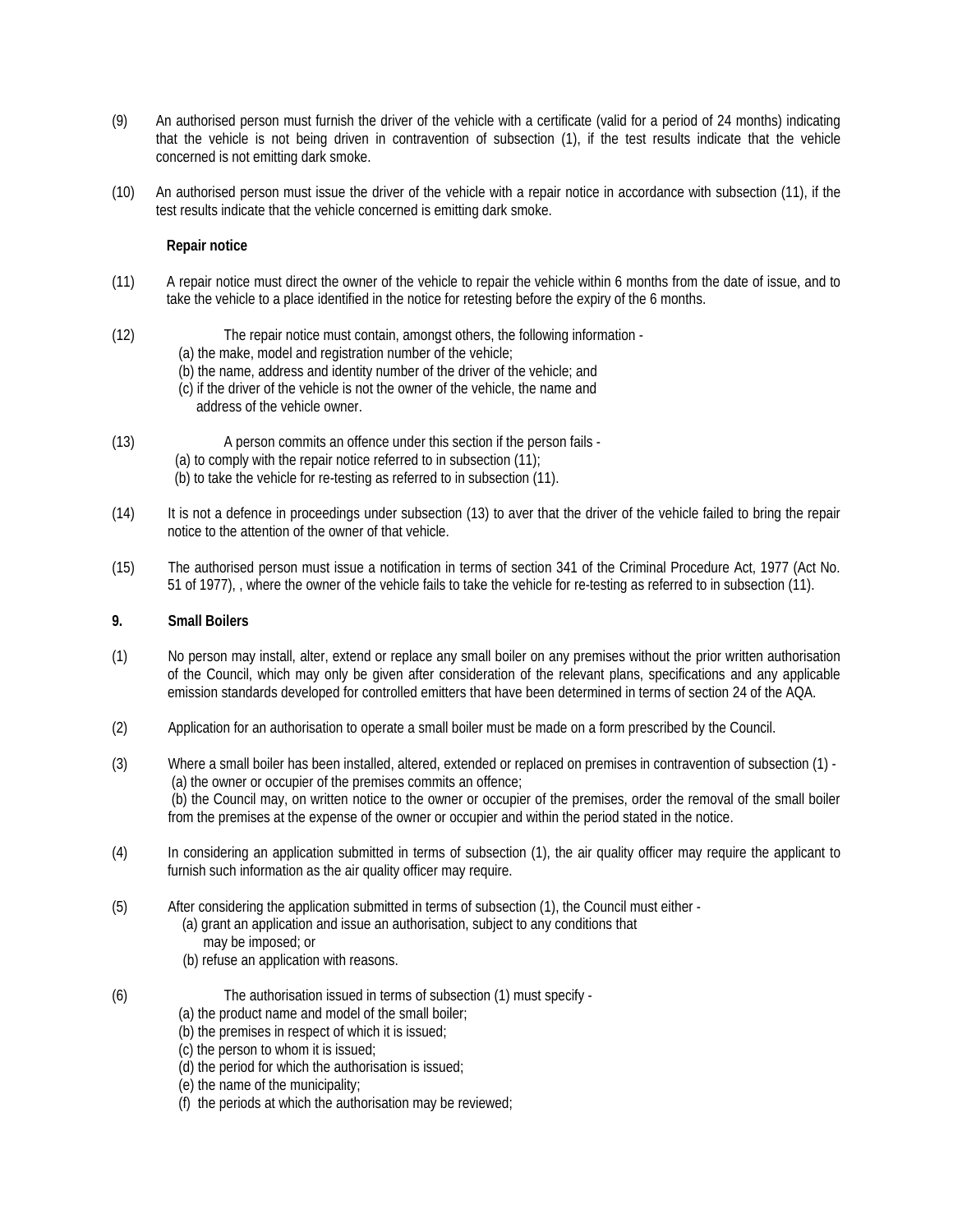- (g) the fuel type and quality;
- (h) the maximum allowed amount, volume, emission rate or concentration of pollutants that may be discharged in the atmosphere;
- (i) any other operating requirements relating to atmospheric discharges, including non-point source emission measurement and reporting requirements; and
- (j) any other matters which are necessary for the protection or enforcement of air quality.
- (7) The Council must review the authorisation issued in terms of this section at intervals specified in the authorisation, or when circumstances demand that a review is necessary.

# **Transitional arrangements in respect of authorised small boilers**

- (8) (a) Despite the coming into operation of this by-law, any small boiler that was authorised to operate in terms of any by-law of the municipality continues to be authorised to operate subject to subsection (8)(c).
- (b) During the period for which the authorised small boiler continues to operate, the provisions of this by-law, read with the necessary changes as the context may require, apply in respect of -
	- (i) the holder of an existing authorisation as if that person is the holder of the authorisation issued in terms of subsection (1); and
	- (ii) the existing authorisation as if the authorisation was issued in terms of subsection (1).
- (c) The holder of an existing authorisation must apply for an authorisation in terms of subsection (1), when required to do so by the Council, in writing, and within the period stipulated by the Council.

# **Transitional arrangements in respect of other small boilers**

- (9) (a) Despite the small boilers within the municipality not required to be authorised in terms of a by-law, persons operating small boilers, at the commencement date of section 9, must apply for an authorisation as required by section 9.
	- (b) A person operating small boiler must apply for an authorisation in terms of subsection (1), when required to do so by the Council, in writing, and within the period stipulated by the Council.
	- (c) If any person fails to comply with subsection (9)(b), then continuing to operate the small boiler without a valid authorisation is an offence.

# **(Commencement date of section 9 - to be proclaimed) NB - Please note that the commencement date of section 9 is subject to the declaration of small boilers as controlled emitters in terms of section 23 of the AQA.**

# **10. Dust Emissions**

- (1) Any person conducting activities which customarily produce emissions of dust that may be harmful to public health, well-being and/or cause a nuisance must take control measures to prevent or minimise emissions into the atmosphere.
- (2) Any person who undertakes any activity that causes dust emissions must implement one or more of the following control measures -

(i) pave;

- (ii) use dust palliatives or suppressants;
- (iii) uniformly apply and maintain any surface gravel;
- (iv) erect physical barriers and signs to prohibit access to the disturbed areas;
- (v) use ground covers;
- (vi) re-vegetation which is similar to adjacent undisturbed native conditions; or
- (vii) any alternative control measure approved in writing by the air quality officer.
- (3) The control measures must be consistent with the provisions of any applicable legislation.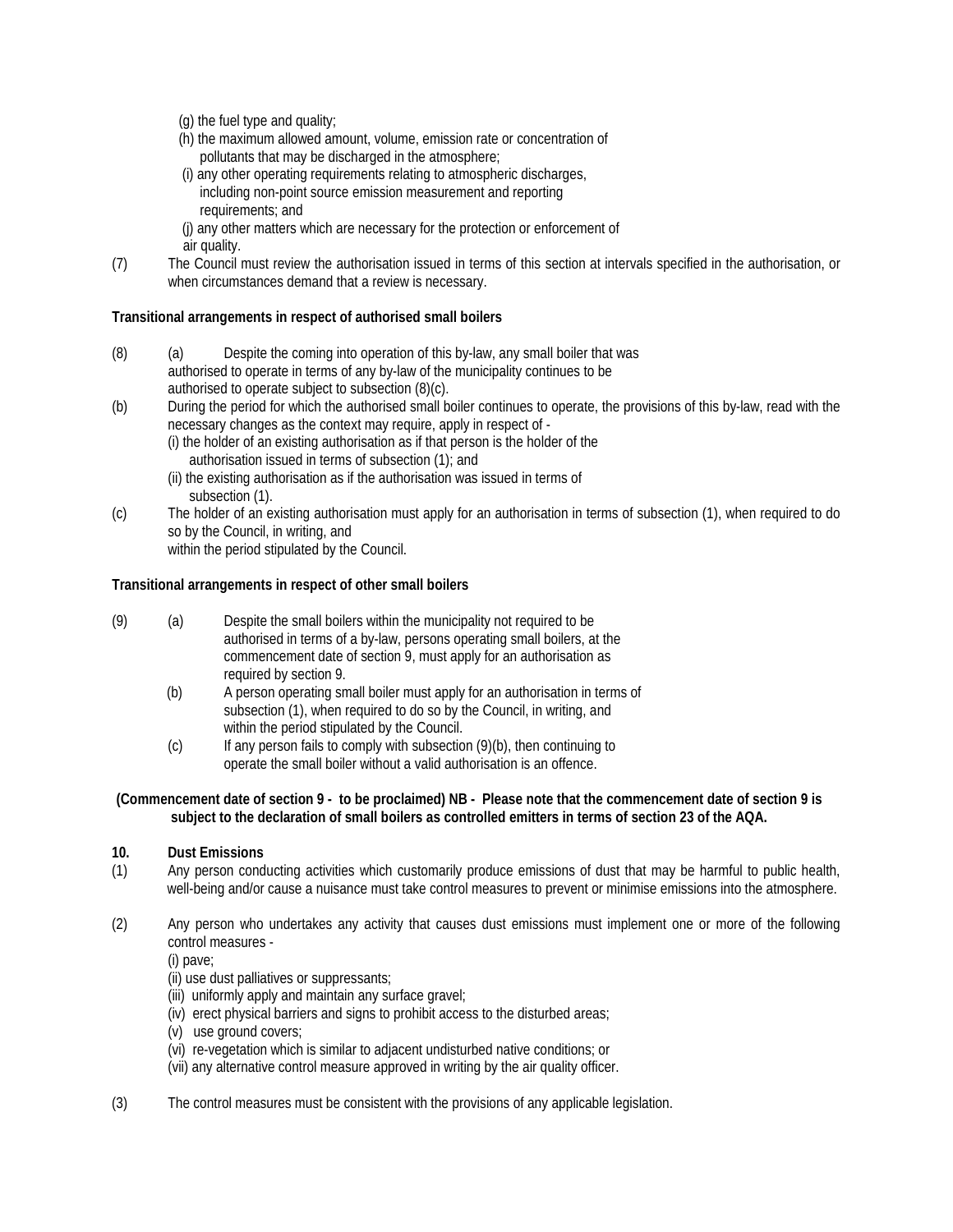- (4) The provisions of this section are not applicable to
	- (a) landscaping activities by a person at his or her place of residence;
	- (b) emergency maintenance activities on publicly maintained roads, road
		- shoulders and rights of way;
		- (c) unpaved roads having vehicular traffic of less than 500 vehicles per day;
		- (d) non-commercial and non-institutional private driveways;
		- (e) horse trails, hiking paths, bicycle paths or other similar paths; and
	- (f) any other path that has been designated as an exclusive use area for purposes other than travel by motor

# vehicle.

(5) Any person who contravenes subsection (1) commits an offence.

# **11. Emissions Caused by Open Burning**

(1) A person who carries out or permits open burning of any material on any land or premises is committing an offence, unless -

(a) the prior written authorisation of the Council has been obtained, which authorisation may be granted by the Council with conditions, and

(b) that person has notified in writing the owners and occupiers of all adjacent properties and electricity powerlines traversing such properties of -

- (i) all known details of the proposed open burning;
	- (ii) the right of owners and occupiers of adjacent properties and electricity
		- powerlines traversing such properties to lodge written objections to the
		- proposed open burning with the municipality within 14 days of being
		- notified; and
	- (iii) the administrative fee that has been paid to the municipality.
- (2) The Council may not authorise open burning -

(a) unless it is satisfied that the requirements set out in subsection (1) above have been adequately addressed or fulfilled; or

(b) where a warning under section 10(1 )(b) of the National Veld and Forest Act, 1998 (Act No. 101 of 1998) has been published for the region.

- (3) The provisions of this section do not apply to -
- (a) recreational outdoor activities on private premises or residential areas; and
- (b) controlled fires in dwellings for the purposes of heating any area within the dwelling, cooking, heating water and other domestic purposes.

# **12. Emissions Caused by Burning of Industrial Waste, Domestic Waste and Garden Waste in Waste Bins or Skips on Any Land or Premises**

A person who carries out or permits the burning of any industrial, domestic or garden waste, on any land or premises, for the purpose of disposing of that waste, is committing an offence unless the industrial, domestic or garden waste is legally disposed of in terms of section 26 of the National Environmental Management - Waste Act, 2008 (Act No. 59 of 2008).

# **13. Sugar Cane Burning Emissions**

(1) Any person who burns sugar cane must comply, in addition to the burning requirements provisions of the National Veld and Forest Act, 1998 (Act No. 101 of 1998), with the following control measures -

(a) obtain a prior written authorisation from the Council, which authorisation may be granted valid for a period of 12 months from date of issue; and

(b) notification in writing of all the owners and occupiers of adjacent properties (including surrounding communities) and electricity powerlines traversing such properties of -

(i) the details of the proposed area to be burned;

(ii) the reason for the sugar cane burning;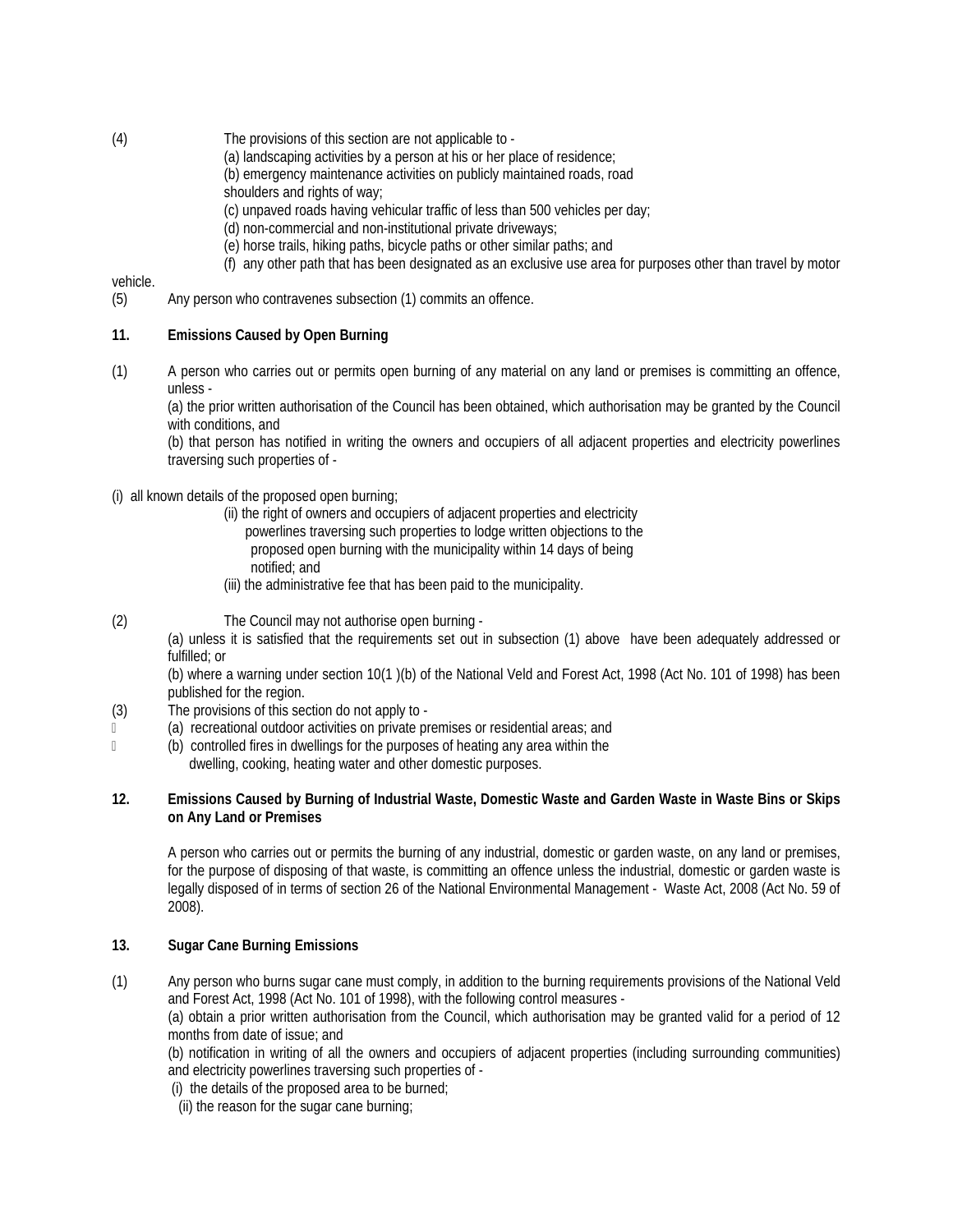- (iii) the dates or months of the sugar cane burning;
- (iv) the right of owners and occupiers of all adjacent properties (including surrounding communities) and electricity powerlines traversing such properties to lodge written objections to the proposed sugar cane burning with the municipality within 14 days of being notified; and
- (v) the administrative fee has been paid to the municipality.
- (2) The Council must notify in writing, within 30 days, the applicant and all registered affected parties about a decision on an application.
- (3) The authorisation issued in terms of subsection (1) must specify
- (a) the person to whom it is issued;
- (b) the areas to be burned;
- (c) the dates or months of the sugarcane burning;
- (d) the period for which the authorisation is issued;
- (e) measures which are necessary for the protection of air quality.
- (4) The Council may not authorise sugar cane burning
	- (a) unless it is satisfied that the requirements set out in subsection (1) have been adequately complied with; or
- (b) where a warning notice in terms of section 10(1) of the National Veld and Forest Act, 1998 (Act No. 101 of *199B)*  has been published for the region.
- $\hfill\Box$

 $\mathbb{R}$ 

- (5) Any person who contravenes subsection (1) commits an offence.
- (6) The provisions of this section are not applicable to any defined area to which the Council may declare.

# **14. Emissions Caused by Tyre Burning and Burning of Rubber Products and Cables in Open Spaces**

- (1) No person may carry out or permit the burning of any tyres, rubber products, cables or any other products, on any land or premises for any purpose, for the purposes of recovering the scrap metal or fibre reinforcements, or of disposing of tyres, of the rubber products or cables as waste.
- $\mathbb{R}$
- (2) Any person who contravenes subsection (1) commits an offence.

# **15. Pesticide Spraying Emissions**

- $\mathbb{R}$
- (1) No person may carry out or permit the spraying of pesticides, except as permitted by section 3 of the Fertilisers, Farm Feeds, Agricultural Remedies and Stock Remedies Act, 1947 (Act No. 36 of 1947).
- $\mathbb{R}$
- (2) A person who carries out the spraying of pesticides, either by tractor or aerial, within the municipal jurisdiction, must comply with the following control measures -

(a) obtain a prior written authorisation from the Council, which authorisation may be granted valid for a period of 12 months from the date of issue;

(b) notification in writing of all the owners and occupiers of adjacent properties (including surrounding communities) of the treatment area of -

- (i) the details of the proposed treatment area;
- (ii) the reason for the pesticide use;
- (iii) the active ingredient;
- (iv) the dates or months of the pesticide use;
	- (v) the time, if any, indicated on the product label specifying when the area can safely be re-entered after application;
	- (vi) the right of owners and occupiers of adjacent properties (including surrounding communities) to lodge written objections to the proposed spraying of pesticides with the Council within 14 days of being notified; and
	- (viii) the administrative fee has been paid to the municipality.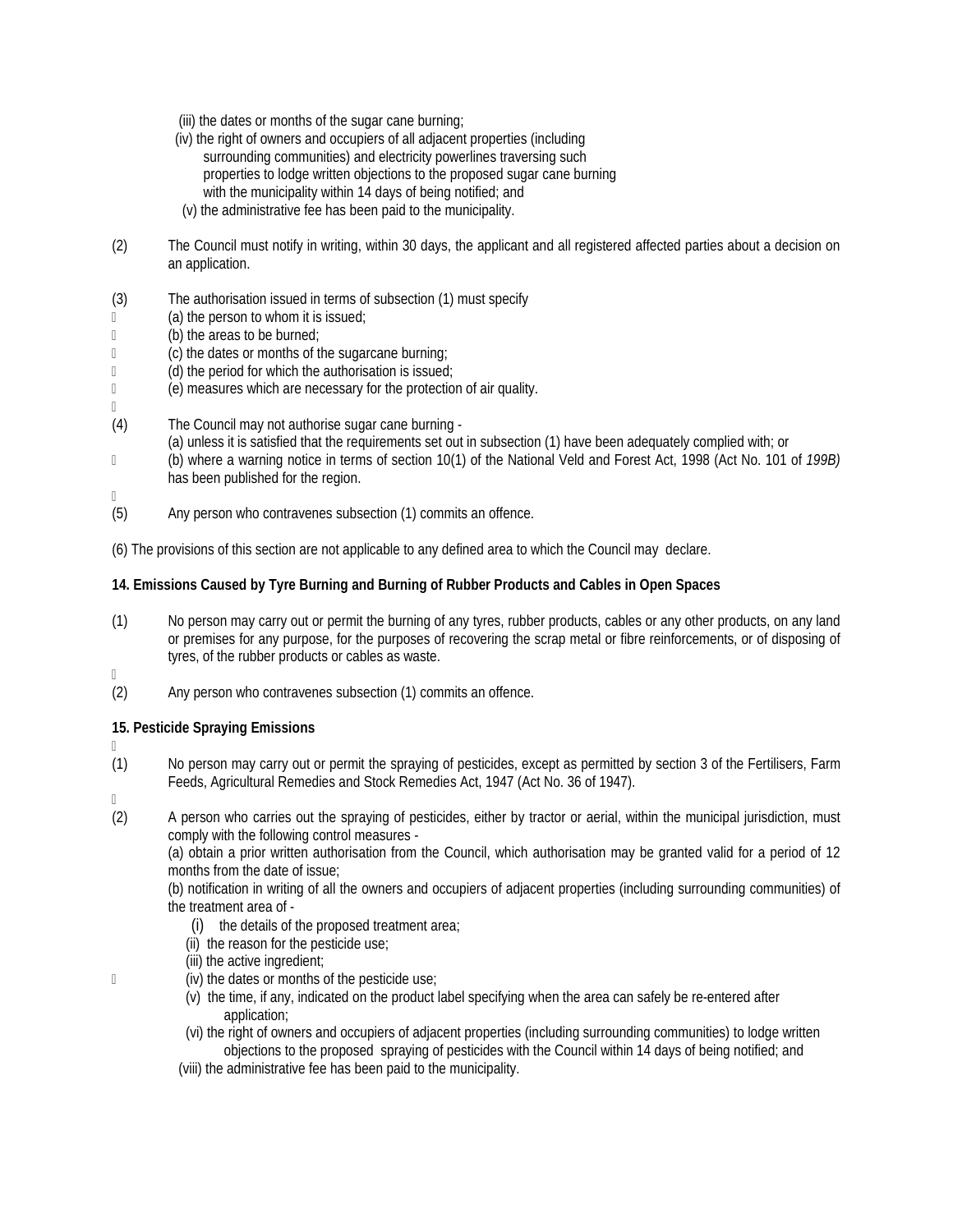(3) The Council must notify in writing, within 30 days, the applicant and all registered affected parties about a decision on an application.

- (4) The authorisation issued in terms of subsection (1) must specify
- (a) the person to whom it is issued;<br>(b) the areas on which the pesticide
- (b) the areas on which the pesticide may be applied;
- (c) the dates or months of the pesticide spraying;
- (d) the period for which the authorisation is issued;
- (e) measures which are necessary for the protection of the environment.
- (5) Any person who contravenes subsection (2) commits an offence.
- (6) A person may apply to the Council for an exemption if the spraying of the pesticide is for -
- (a) the management of pests that transmit human diseases or adversely impact agriculture or forestry;
	- (b) the management of pests that threaten the integrity of sensitive ecosystems;
	- or
- (c) the need for the use of the pesticide is urgent.

# $\mathbb{R}$

- (7) The provisions of this section are not applicable to -
- (a) residential areas;
- (b) buildings or inside buildings and the domestic use of pesticides; or
- (c) any other defined area or defined activity to which the Council has declared
- this section not to apply.

# **16. Spray Painting Emissions**

- (1) No person must, within the municipality's jurisdiction, spray, coat, plate, or epoxy-coat any vehicle, article, object or allow them to be sprayed, coated, plated, or epoxy-coated with any substance outside approved spray painting room or booth.
- (2) No person may spray, coat, plate, or epoxy-coat any vehicle, article, object, or building or part thereof or allow them to be sprayed, coated, plated or epoxy-coated with any substance unless -
- $\Box$  (a) that person is in possession of a spraying authorisation contemplated in subsection (1); (b) the spraying, coating, plating or epoxy-coating as the case may be is conducted in a spraying room approved by the designated fire officer, in consultation with the air quality officer, on premises registered for that purpose.
- (3) A person that contravenes subsections (1) and (2) commits an offence.<br>(4) Any person who wishes to obtain a spraying authorisation must comple
- Any person who wishes to obtain a spraying authorisation must complete and submit to the designated fire officer an application form for such permit in the form and manner as prescribed.
- (5) The designated fire officer, in consultation with the air quality officer, may grant or refuse a spraying authorisation contemplated in subsection (1) based on the information submitted.
- (6) A spray room or booth or area designated for the application of a substance must be constructed and equipped according to the requirements in Schedule 6 to this by-law.
- (7) The designated fire officer may cancel the spraying authorisation if there is reason to believe that the holder of the spraying authorisation contravenes or fails to comply with any provision of this by-law.
- (8) Subject to subsection (9), before the designated fire officer cancels the spraying authorisation as contemplated in subsection (7), that officer must
- (a) give the holder of the spraying authorisation written notice of the intention to cancel the spraying authorisation and the reasons for such cancellation;
- (b) give the holder a period of at least 30 days to make written representations regarding the matter to the municipality.
	- (9) If the designated fire officer has reason to believe that the failure to cancel the spraying authorisation may endanger any person, that officer may cancel the spraying authorisation without prior notice to the holder as contemplated in subsection (7).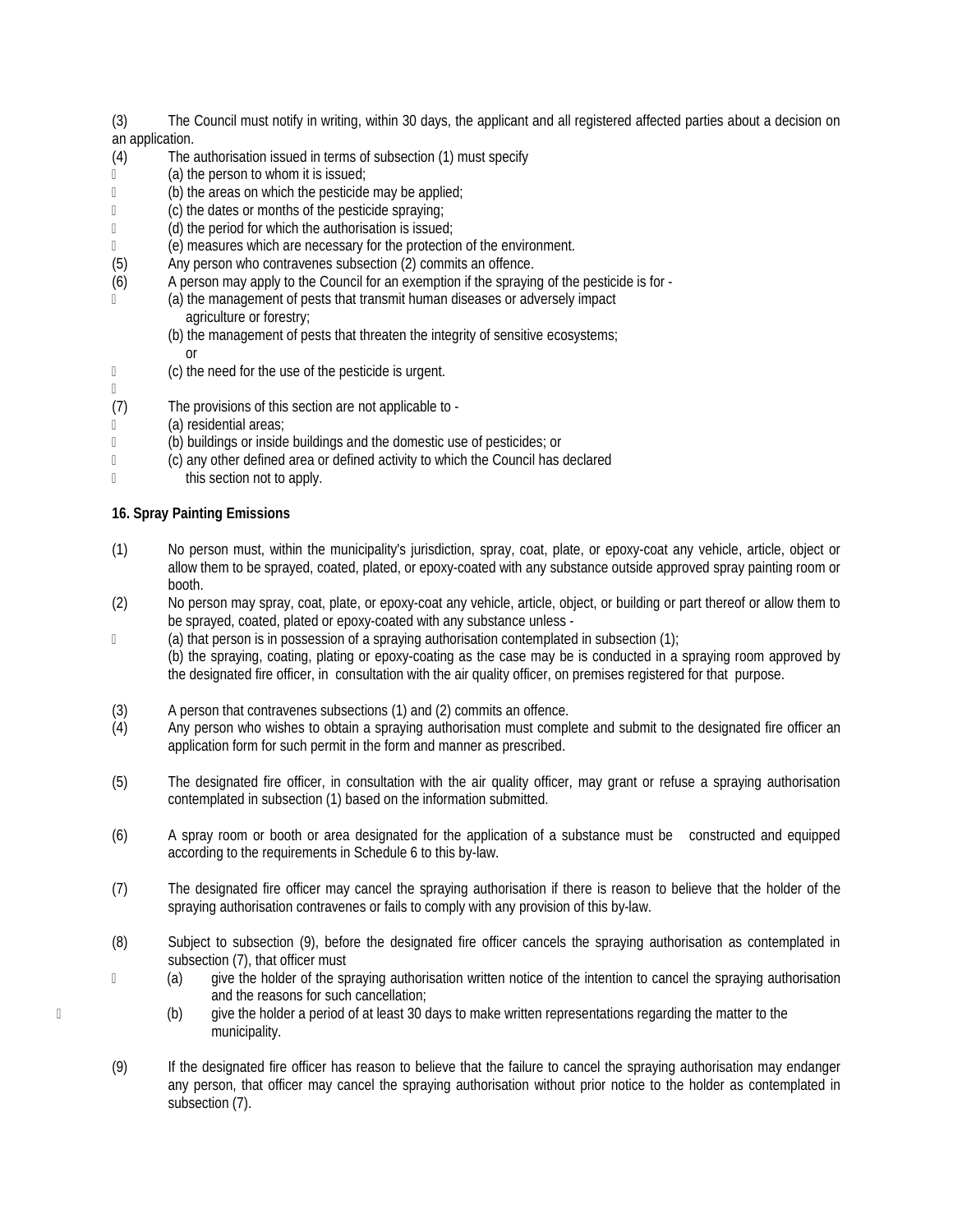# **17. Sand Blasting Emissions**

(1) Any person conducting sand blasting activities which customarily produce emissions of dust that may be harmful to public health, well-being and/or cause a nuisance must take control measures to prevent emissions into the atmosphere.

(2) Any person who undertakes any sand blasting activity that causes dust emissions must implement the following control measure -

- (a) dust extraction control measure; or
	- (b) any alternative dust control measure approved in writing by the air quality officer.
- (3) A person that contravenes subsections (1) and (2) commits an offence.

# **18. Noise Pollution Management**

# **Prohibition of disturbing noise**

- (1) A person must not cause a disturbing noise, or allow it to be caused by any person, animal, machine, device, vehicle, recreational vehicle, apparatus or any combination thereof.
- (2) Where it could cause a noise nuisance, a person must not
	- (a) operate or play, allow to be operated or played, a radio, television set, drum, musical instrument, sound amplifier, loudspeaker system or similar device producing, reproducing or amplifying sound;
- (b) allow an animal owned or controlled by him or her to make noise;
	- (c) build, make, construct, repair, rebuild, modify, operate or test a vehicle, vessel, aircraft, or object, or allow it to be built, made, constructed, repaired, rebuilt, modified, operated or tested, in or near a residential zone or premises;
	- (d) erect, demolish or alter a building or structure, or allow it to be erected, demolished or altered if it affects a residential zone or premises unless permission is granted by the municipality to conduct building operations within the hours specified in SANS 10400 for the control of noise, if building operations are to be carried out outside of these hours then an exemption is required;
	- (e) use or discharge any explosive, firearm or similar device that emits impulsive sound or allow it to be used or discharged, except with the prior consent in writing of the municipality and subject to such conditions as the municipality may deem necessary, save as such person may otherwise be authorised in law to use or discharge:
	- (f) on a piece of land or in water or in airspace above water or in airspace above a piece of land used for recreational purposes -
- (i) operate a recreational vehicle; or
	- (ii) as the owner or person in control of the piece of land, water or airspace, allow any person to operate a recreational vehicle on such land or in such water or such airspace;
	- (g) except in emergency situations, emit a sound, or cause or allow a sound to be emitted, by means of a bell, carillon, siren, hooter, static alarm, whistle, loudspeaker or similar device;<br>(h) drive a vehicle on a public road
	- drive a vehicle on a public road;
	- (i) use any power tool or power equipment used for construction purposes, drilling or demolition work, or allows it to be used, in or near a residential area, unless permission was granted by the municipality to conduct normal construction or repair work to public and private property.

# **Land Use**

- (3) A person must not
	- (a) establish any zone unless a Noise Impact Assessment has been undertaken in accordance with SANS 10328. The assessment must indicate that either the outdoor equivalent continuous day/night rating level (LR,dn), the outdoor equivalent continuous day-time rating level (LR,d) or the outdoor continuous equivalent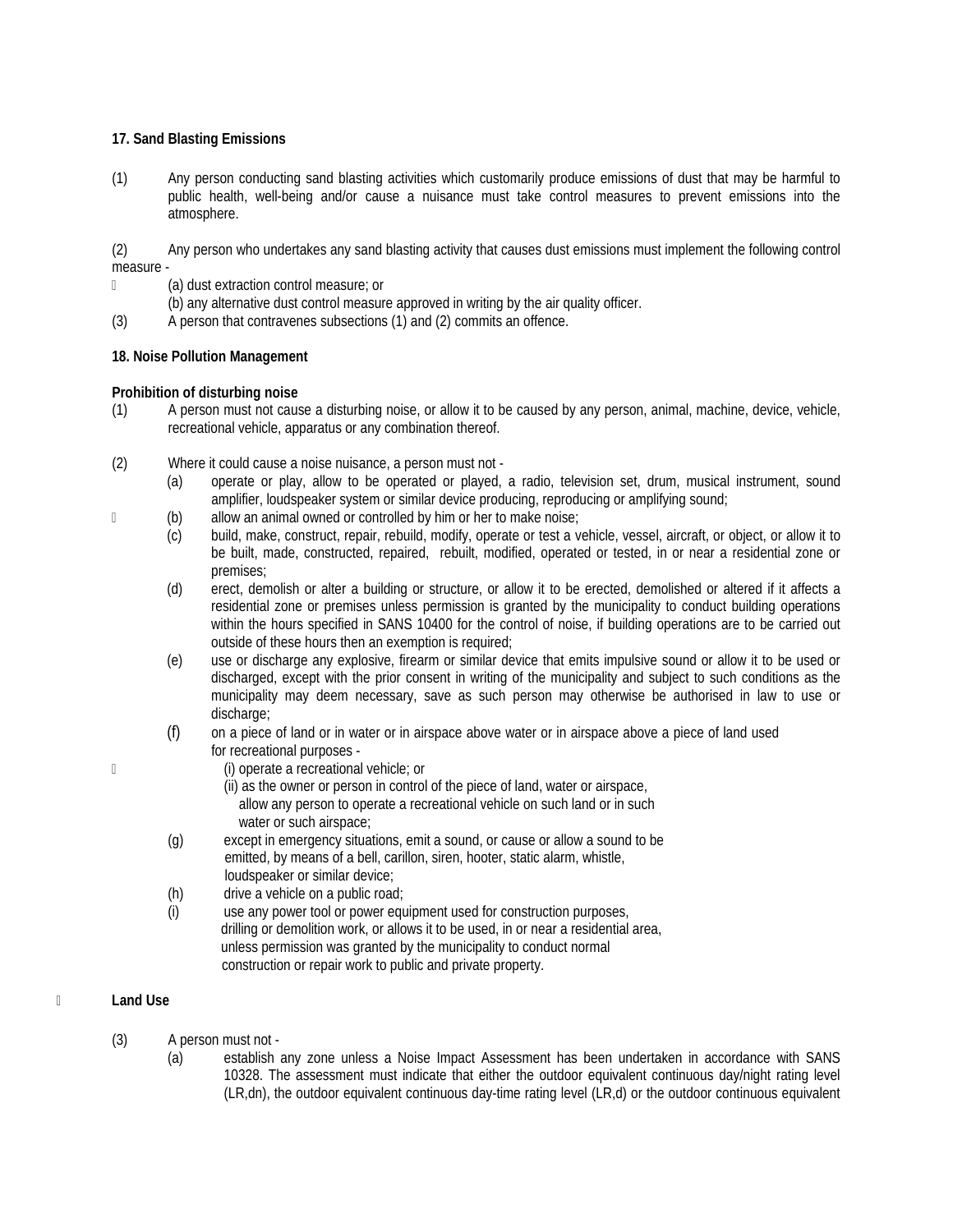night-time rating level (LR,n) appropriate for the particular district will not be exceeded at any position within the boundaries of the proposed zone;

- (b) construct or erect any building or make changes to existing facilities on a premises which will house an activity which does not conform with the dominant land use specified in the applicable zoning scheme;
- (c) construct or erect any building or make changes to existing facilities on premises which will house an activity which produces more noise with respect to that of the dominant land use specified in the applicable zoning scheme or will create a disturbing noise unless it has been proven that precautionary measures will be implemented. Such measures must be to the satisfaction of the municipality in that the premises, after being erected or developed or changes made, will be adequately insulated against the transmission of sound to the outside, so that either the outdoor equivalent day/night rating level (LR,dn), the outdoor equivalent continuous day-time rating level (LR,d) and/or the outdoor equivalent continuous night-time rating level (LR,n), will not exceed the appropriate rating level for outdoor noise specified in SANS 10103 at any position on the property projection plane of the premises; or
- (d) undertake any activity which constitutes a noise source referred to in SANS 10328 and any of the listed activities requiring an EIA in terms of the NEMA Regulations, , which are considered to have a potential noise impact unless a Noise Impact Assessment has been undertaken in accordance with SANS 10328.

# (4) The municipality may -

- (a) before changes are made to existing facilities or existing uses of land or buildings or before new buildings are erected, in writing require that Noise Impact Assessments or tests be conducted to the satisfaction of ihe municipality by the owner, developer, tenant or occupant of the facilities, land or buildings concerned. Such reports or certificates must be submitted by such owner, developer, tenant or occupier to the municipality. The report should prove that either the outdoor equivalent continuous day/night rating level (LR,dn), the outdoor equivalent continuous day-time rating level (LR,d) and the outdoor equivalent continuous night-time rating level (LR,n) at any position on or outside the property projection plane of the existing facility, use of land or building will not exceed values for the appropriate level given in SANS 10103. The Noise Impact Assessment, if required shall be conducted in accordance with SANS 10328 or other applicable documentation and the tests, if required, must be conducted in accordance with SANS 10103 or other applicable documentation; or
- (b) If excavation, earthmoving, pumping, drilling, construction, or demolition, or any similar activity, power generation or music causes or may cause a noise nuisance or disturbing noise, instruct in writing that such work, activity, generation or music be forthwith discontinued until such conditions as the municipality may deem necessary have been complied with.

# **Motor Vehicles**

- (5) No person may drive a vehicle, or allow it to be driven, on a public road, if the sound level at the measuring point measured, when stationary, in accordance with the procedure prescribed in SANS 10181 exceeds -
	- (a) in the case of a non-exempted vehicle, the stationary sound level specified in
		- SANS 10281 for that type of vehicle; or
	- (b) in the case of an exempted vehicle, by more than 5 dBA the applicable reference sound level indicated in SANS 10281, for that type of vehicle.
- (6) The municipality may in order to determine whether a vehicle being used on any road in the area of jurisdiction of the municipality, including a private, provincial or national road crossing its area of jurisdiction, complies with the provisions of the by-law, instruct the owner or driver of the vehicle -
	- (a) to stop the vehicle or cause it to be stopped; and
- (b) to have any appropriate inspection or test, as the municipality may deem necessary, conducted on the vehicle on the roadside where it was stopped or on a place, date and time determined by the municipality in writing.
- (7) The authorised person must, prior to any testing being undertaken in terms of subsection (6)(b) inform the driver of the vehicle that -
	- (a) the vehicle has been stopped to test it in terms of this by-law for noise nuisance;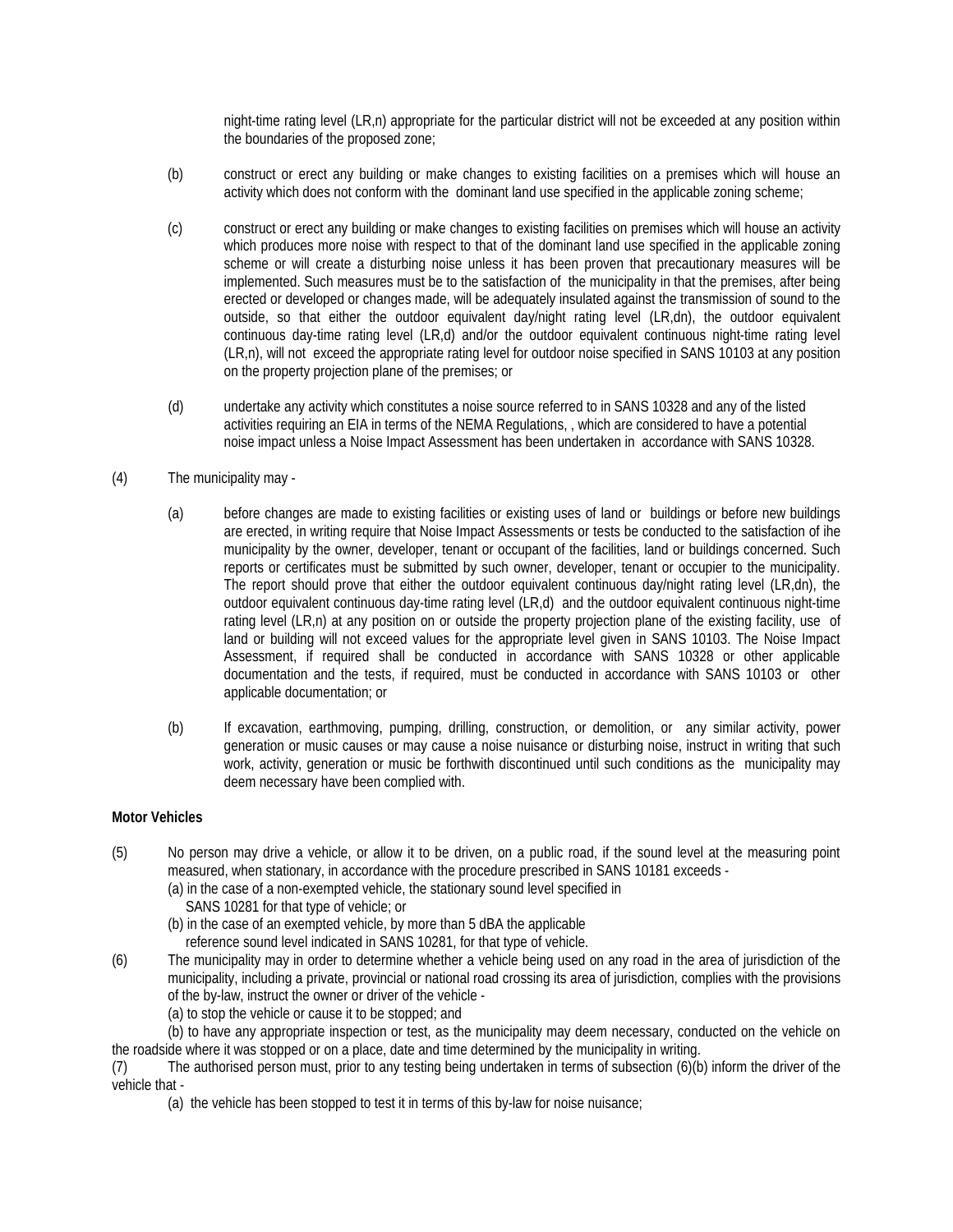(b) the vehicle is being detained for the purpose of such testing;

(c) if the results of such testing indicates noise nuisance from the vehicle or if the driver concerned fails or refuses to assist with such test, it will constitute an offence under this by-law; and

- (d) A person who fails to comply with a direction given under subsection (6)(a) commits an offence.
- (8) An inspection done in terms of subsection (6)(b) shall be carried out
	- (a) at or as near as practicable to the place where the direction to stop the vehicle is given; and
	- (b) within 1 hour of the vehicle being stopped in accordance with the direction of the authorised person.
- (9) If, after conducting a sound level test. The authorised person is satisfied that the vehicle -

(a) is not exceeding the permitted sound levels prescribed in subsection (5), then the authorised person must furnish the driver of the vehicle with a certificate (valid for a period of 24 months) indicating that the vehicle is not being driven or used in contravention of subsection (5); or

(b) is exceeding the permitted sound levels prescribed in subsection (5). the authorised must issue the driver of the vehicle with a repair notice in accordance with subsection (10).

(10) Are pair notice must -

(a) direct the owner of the vehicle to repair the vehicle within a specified period of time, and to take the vehicle to a place identified in the notice for re-testing before the expiry of that period; and

- (b) contain. amongst others, the following information
	- (i) the make, model and registration number of the vehicle;
- (ii) the name, address and identity number of the driver of the vehicle; and
	- (iii) if the driver is not the owner, the name and address of the vehicle owner.
	- (11) A person commits an offence under this section if the person fails
		- (a) to comply with the repair notice referred to in subsection (10)(a);
		- (b) to take the vehicle for re-testing as referred to in subsection (10)(a).
	- (12) It is not a defence in proceedings under subsection (11) to aver that the driver of the vehicle failed to bring the repair notice to the attention of the owner of that vehicle.
	- (13) The authorised person must issue a notification in terms of section 341 of the
	- Criminal Procedure Act, 1977 (Act No. 51 of 1977), where the owner of the
	- vehicle fails
		- (a) to comply with a repair notice issued in terms of subsection (9)(b); or
		- (b) to take the vehicle for re-testing as required by subsection (10)(a).

# **Music, open-air music festivals, shows, inclusive of air shows and similar gatherings**

- $\mathbb{R}$
- (14) (a) No person may stage any open-air entertainment festival, such as, but not limited to a show. an air show, music concert, festival, sports event or similar gathering without a prior written consent of the municipality.
- $\mathbb{R}$

(b) If any music causes or may cause a noise nuisance, the municipality may instruct in writing that such music be discontinued until such conditions as the municipality may deem necessary have been complied with.

(c) Subject to the provisions of paragraph (b) and applicable provisions of the any other law, the municipality may attach any instrument and/or equipment used to generate music if no permission has been obtained as required by paragraph (a).

(d) An instrument and/or equipment attached under paragraph (c) shall be kept in safe custody by the municipality.

(e) The municipality may lift the attachment contemplated in paragraph (c) if the owner or person in control of the instrument and/or equipment has applied for permission in terms of paragraph (a).

- (f) This subsection is not applicable to
	- (i) churches;
	- (ii) schools;
	- (iii) other education facilities; or
	- (iv) any other defined area or activity to which the Council has declared this subsection not to apply. G*eneral prohibitions*
- (15) Any person who
	- (a) fails to comply with the provisions of this section;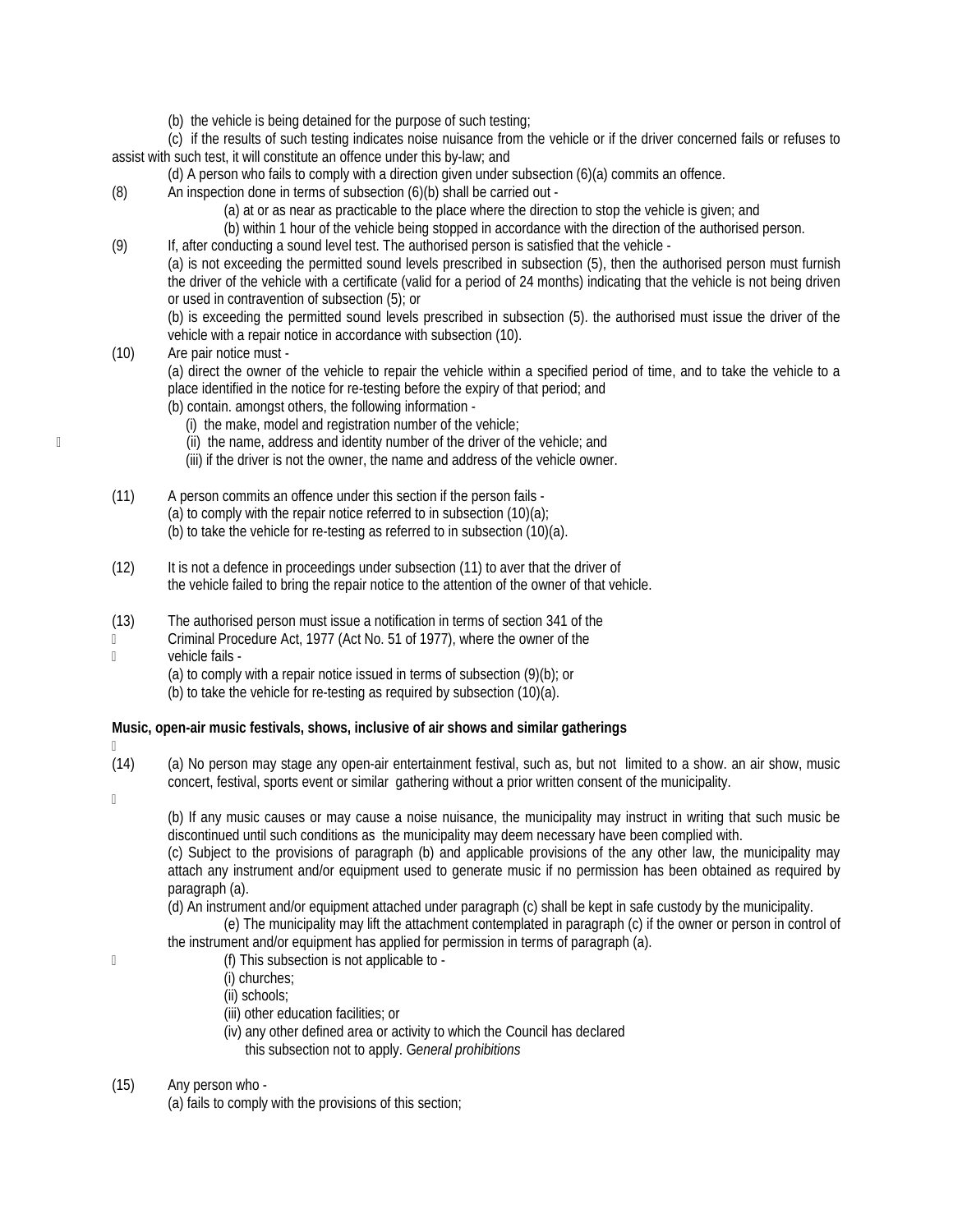(b) fails to comply with a written condition. instruction or notice issued by the municipality in terms of this section; (c) tampers with, remove. put out of action, damage or impair the functioning of a noise monitoring system. noise limiter, noise measuring instrument, acoustic device, road traffic sign or notice placed in a position by or on behalf of the municipality;

- (d) in respect of a duly authorised person of the municipality
	- (i) fails or refuses to grant admission to such official to enter and to inspect the premises;
	- (ii) fails or refuse to give information which may lawfully be required of him or her to such official;
	- (iii) hinders or obstruct such official in the execution of his or her duties; or
	- (iv) gives false or misleading information to such official knowing that it is
		- false or misleading, is guilty of an offence.

#### **General powers of the municipality**

(16) An authorised person may -

(a) for the purposes of applying this section, at any reasonable time enter premises upon reasonable notice to conduct any appropriate examination, inquiry or inspection thereon as it may deem expedient and to take any steps it may deem necessary;

(b) if a noise emanating from a premises, vehicle, recreational vehicle or private area is a noise nuisance or disturbing noise, instruct in writing -

(i) the person causing such noise or who is responsible for the infringement;

 (ii) the owner, tenant or occupant of such building, premises, vehicle, recreational vehicle or private area from which or from where such noise emanates or may emanate; or

(iii) all such persons,

to discontinue or cause to be discontinued such noise or to take steps to or apply appropriate remedies to lower the level of such noise to a level conforming to the requirements of this by-law within the period stipulated in the instruction - Provided that the provisions of this paragraph do not apply in respect of a disturbing noise or noise nuisance caused by rail vehicles or air traffic or on a public road by vehicles that are not used as recreational vehicles;

(c) if the noise is caused by an animal, and the owner or person in charge of that animal fails to comply with an instruction referred to in subsection (16)(b), subject to the applicable provisions of any other law, impound or cause to be impounded such animal;

(d) impose such appropriate conditions as it deems fit when granting any permission or exemption, including the specification of times and days when activities that may cause noise are permitted or prohibited;

(e) subject to the applicable provisions of any other law, place or cause to be placed measuring instruments or similar devices, road traffic signs or notices at any place within the municipality's jurisdiction for the enforcement of the provisions of this bylaw - Provided that road traffic signs and notices shall be placed on private property only with the permission of the owner.

# **19. Emissions that Cause a Nuisance**

#### **Prohibition**

- (1) Any occupier or owner of premises from which a nuisance emanates, or where a nuisance exists must take measures to contain emissions that cause a nuisance.
- (2) Any occupier or owner of premises that fails to comply with subsection (1) commits an offence.

#### **Abatement notice**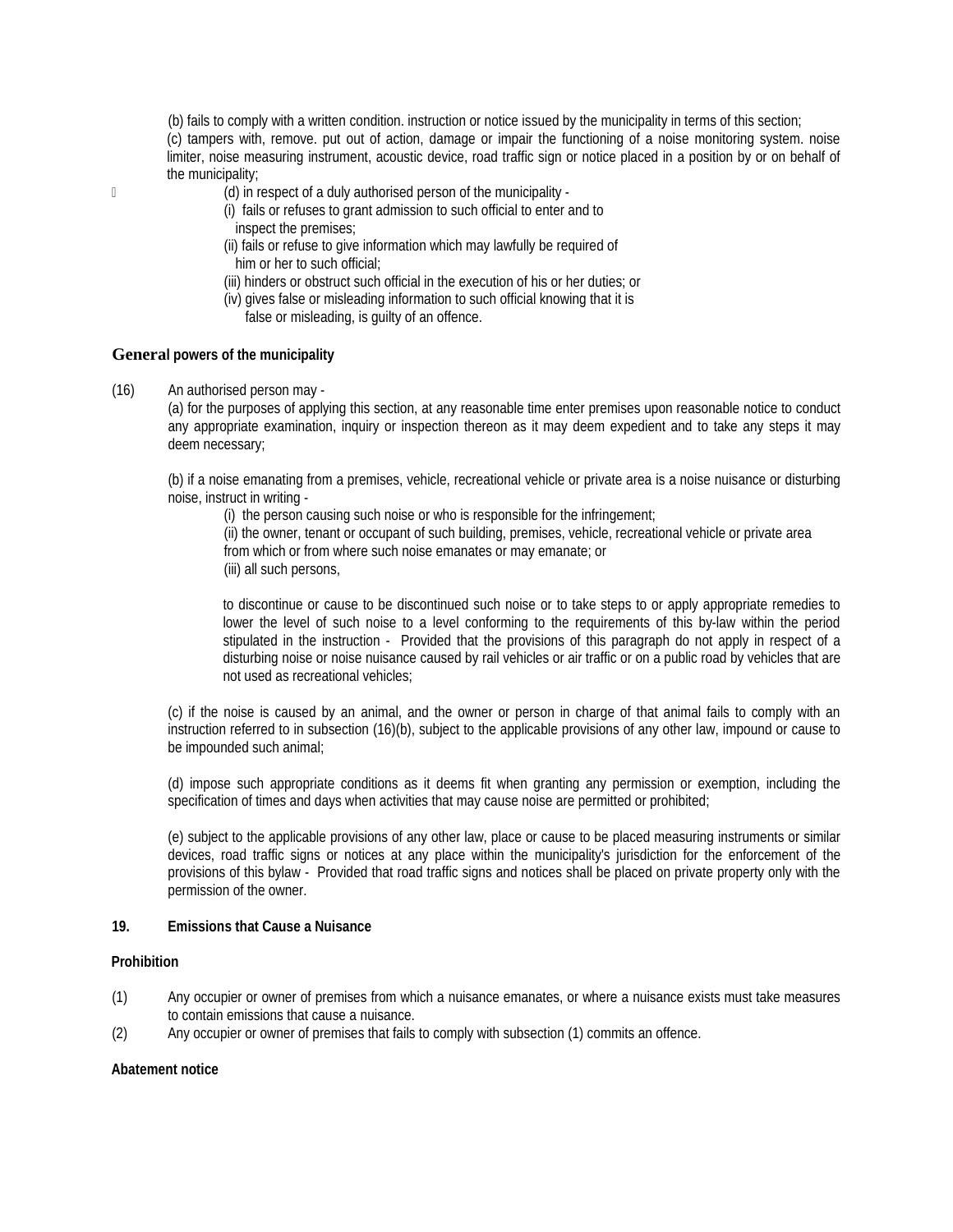- (3) An authorised person may serve an abatement notice on any person, whom he or she reasonably believes is likely to commit or has committed an offence under subsection (2), calling upon that person -
- (a) to abate the nuisance within a period specified in the notice;
	- (b) to take all necessary steps to prevent a recurrence of the nuisance; or
	- (c) to comply with any other conditions contained in the notice.
- (4) For the purposes of subsection (3), an authorised person may form a reasonable belief based on his or her own experience that an air pollutant was emitted from premises occupied or owned by the person on whom the abatement notice is to be served.
- $\mathbb{R}$
- (5) An abatement notice under subsection (3) may be served
	- (a) upon the owner or any person, by
		- (i) delivering it to the owner, or if the owner cannot be traced or is living abroad that person's agent;
		- (ii) transmitting it by registered post to the owner's last known address, or the last known address of the

# agent; or

- (iii) delivering it to the address where the premises are situated, if the owner's address and the address of the agent are unknown;
- (b) upon the occupier of the premises, by
	- (i) delivering it to the occupier;
	- (ii) transmitting it by registered post to the occupier at the address at which the premises are situated.
- (5) Any person who fails to comply with an abatement notice served on that person in terms of subsection (5) commits an offence.
- (6) In addition to any other penalty that may be imposed, a court may order a person
- (7) convicted of an offence under subsection (6) to take steps the court considers necessary within a period determined by the court in order to prevent a recurrence of the nuisance.

# **Steps to abate nuisance**

(8) The municipality may, at any time, at its own cost take whatever steps it considers necessary in order to remedy the harm caused by the nuisance and prevent a recurrence of it, and may recover the reasonable costs so incurred from the person responsible for causing the nuisance.

# **CHAPTER 3**

# **GENERAL MATTERS**

# **20. Appeals**

Any person may appeal against any decision taken under this by-law by giving written notice of the appeal in accordance with the provisions of section 62 of the Municipal Systems Act.

# **21. Offences and Penalties**

- (1) Any person who contravenes section 4(9), 8(2), 10(5), 11(1), 13(5), 17(3), 18(7)(d), 18(11), 18(15) or 19(2) is liable on conviction to imprisonment for a period not exceeding 6 months or to a fine or to both a fine and such imprisonment.
- $\mathbb{R}$
- (2) Any person who contravenes section 6(2), 8(5), 8(13), 9(3)(a), 9(9)(c), 15{5), 16(3) or 19(6) is liable on conviction to imprisonment for a period not exceeding 2 years or to a fine or to both a fine and such imprisonment.
- $\Box$
- (3) Any person who contravenes section 12 or 14(2) is liable on conviction to imprisonment for a period not exceeding 1 year or to a fine or to both a fine and such imprisonment.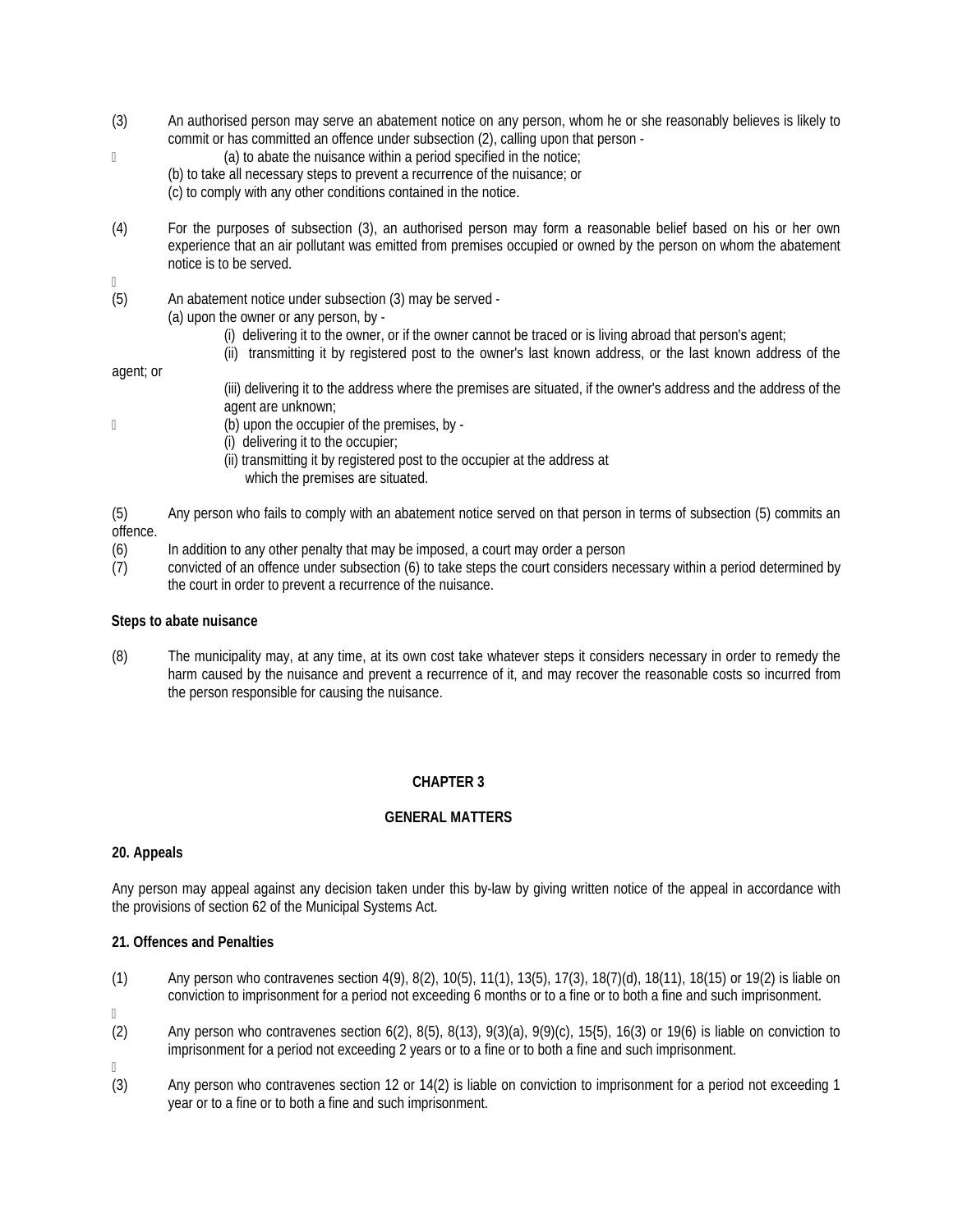$\mathbb{R}$ 

# (4) It is an offence to -

(a) supply false or misleading information to an authorised person in respect of any matter pertaining to this by-law, or;

(b) refuse to co-operate with the request of an air quality officer or authorised person made in terms of this by-law and any person convicted of such offence shall be liable to imprisonment not exceeding 30 days or a fine or both a fine and imprisonment.

- (5) Where no specific penalty is provided, any person committing an offence in terms of this by-law is liable on conviction to imprisonment for a period not exceeding 1 year or to a fine or to both imprisonment and a fine.
- (6) Failure to comply with a notice, direction or instruction referred to in this by-law constitutes a continuing offence.
- (7) Any person who commits continuing offences is be guilty of a separate offence each day during which that person fails to comply with a notice, direction or instruction referred to in this by-law.

# **22. Enforcement**

 $\Box$ (1) The Council may appoint so many authorised persons as it may consider necessary to be responsible for compliance and enforcement monitoring of this by-law.

(2) The authorised persons must take all lawful, necessary and practicable measures to enforce the provisions of this bylaw.

# **23. Exemptions**

 $\mathbb{R}$ 

 $\mathbb{R}$ 

(1) Any person may, in writing, apply for exemption from the provisions of this by-law to the Council.

- (2) An application in terms of subsection (1) above must be accompanied by reasons.
- $\mathbb{R}$

 $\mathbb{R}$ 

(3) The Council may grant a temporary exemption in writing from one or all of the provisions of the by-law, provided that the Council -

(a) is satisfied that granting the exemption will not prejudice the objectives referred to in section 2; and

(b) grants any exemption subject to conditions that promote the attainment of the objectives referred to in section 2.

(4) The Council must not grant an exemption under subsection (1) until the Council has -

 (a) taken measures to ensure that all persons whose rights may be significantly detrimentally affected by the granting of the exemption, including but not limited to adjacent land owners or occupiers (including surrounding communities), are aware of the application for exemption and how to obtain a copy of it;

(b) provided such persons with a reasonable opportunity to object to the application; and

- (c) duly considered and taken into account any objections raised.
- $\mathbb{R}$

(5) The Council may -

(a) from time to time review any exemptions granted in terms of this section; and

(b) on good grounds withdraw any exemption.

# **24. State and Council Bound**

This by-law is binding on the State and the Council except in so far as any criminal liability is concerned.

# **25. Repeal of By-Laws**

Any by-laws relating to Air Quality adopted by the Council or any Municipality now comprising an administrative unit of the council is repealed from the date this by-laws come into operation.

# **26. Short Title**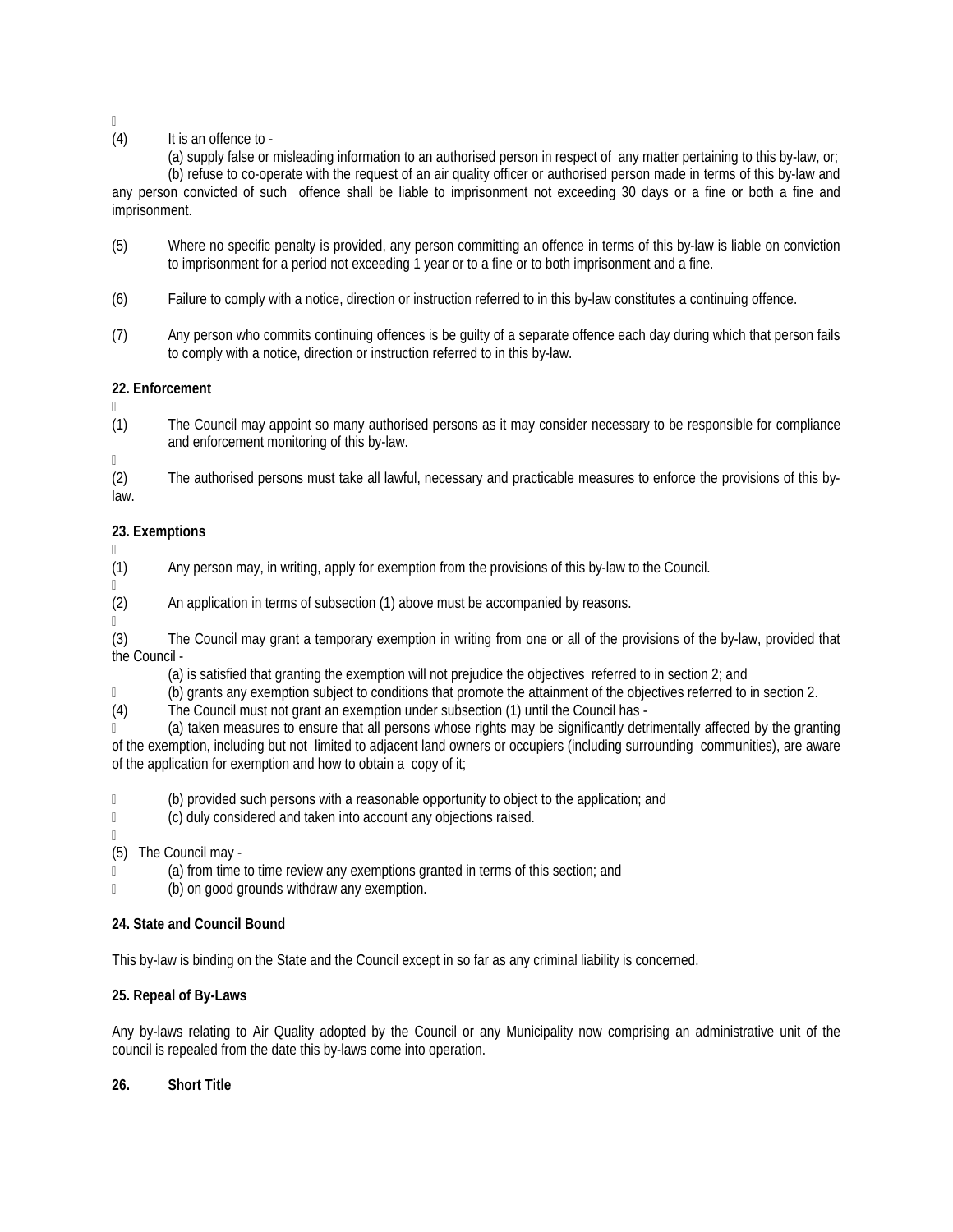This by-law is called the Air Quality Management By-Law, 2011

# **27. Commencement**

(1) This by-law will come into operation on a date or dates to be determined by the Council by publication in the *Provincial Gazette.* 

- $\begin{pmatrix} 2 \end{pmatrix}$ Different dates may be determined in terms of subsection (1) above for different provisions of the by-law.
- (3) Commencement date of section 9 is subject to the declaration of small boilers as controlled emitters in terms of section 23 of the AQA and must be proclaimed.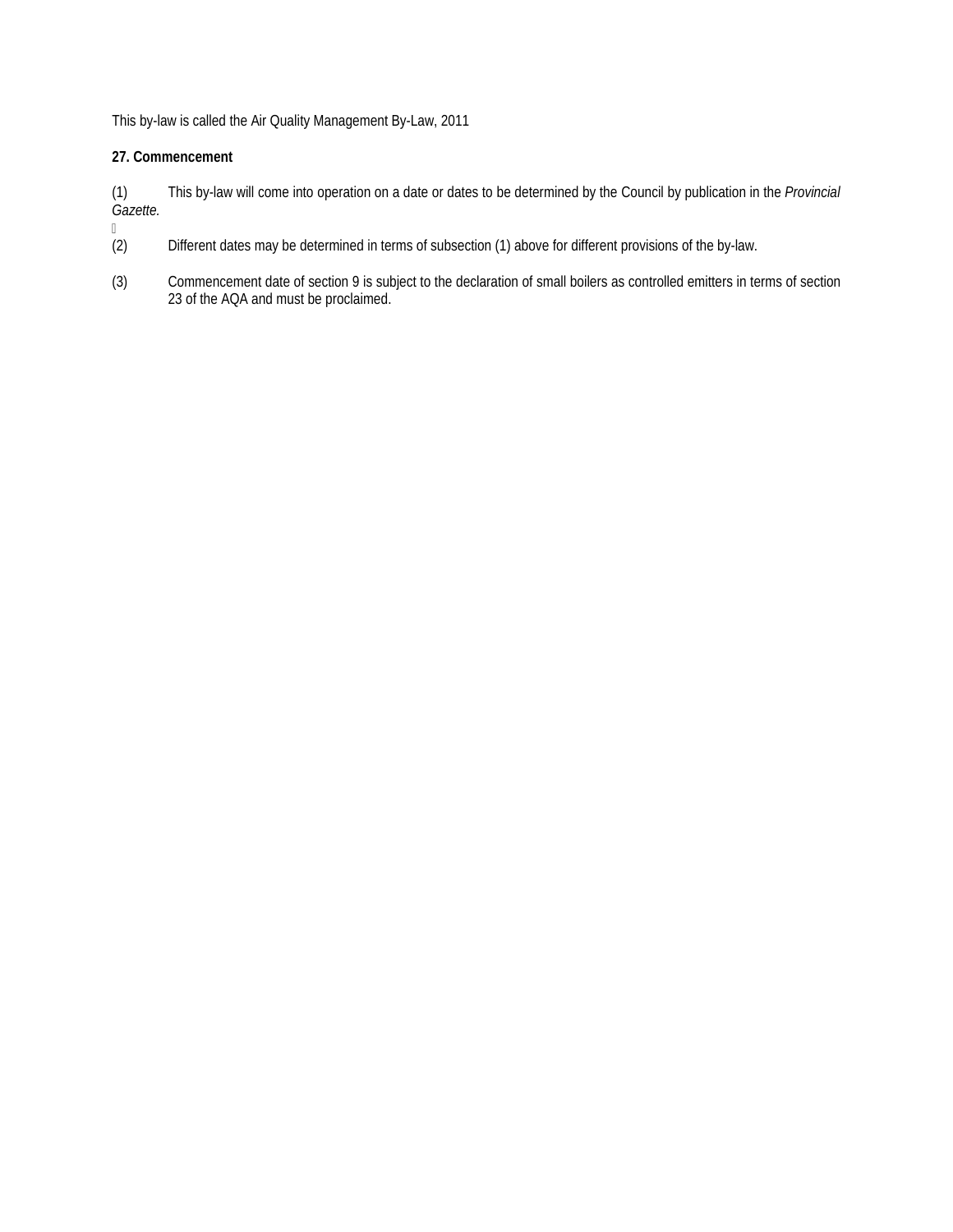# **SCHEDULES**

# **Schedule 1**

# **List of Substances and its Associated Local Emission Standards (section 5(1))**

The list of Substances and associated standards must be identified by the relevant municipality, as and when necessary.

# **Schedule 2**

# **Application Form to Operate Small Boiler (Section 9(2)) Name of Enterprise -** \_\_\_\_\_\_\_\_\_\_\_\_\_\_\_\_\_\_\_\_\_\_\_\_\_\_\_\_\_\_\_\_\_\_\_\_\_\_\_\_\_\_\_\_\_\_\_\_\_\_\_\_\_\_\_\_\_\_\_\_\_\_\_\_\_\_

Declaration of accuracy of information provided -

I<sub>1</sub>\_\_\_\_\_\_\_\_\_\_\_\_\_\_\_\_\_\_\_\_\_\_\_\_\_\_\_\_\_\_, declare that the information provided in this application is in all respect factually true and correct.

Signed at \_\_\_\_\_\_\_\_\_\_\_\_\_\_\_\_\_\_\_\_\_on this \_\_\_\_\_ day of \_\_\_\_\_

\_\_\_\_\_\_\_\_\_\_\_\_\_\_\_\_\_\_\_\_\_\_\_ **SIGNATURE** 

#### \_\_\_\_\_\_\_\_\_\_\_\_\_\_\_\_\_\_\_\_\_\_\_ **CAPACITY OF SIGNATORY**

I,\_\_\_\_\_\_\_\_\_\_\_\_\_\_\_\_\_\_\_\_\_\_\_\_\_\_\_\_\_\_\_\_\_\_\_\_\_\_\_\_\_\_\_\_\_\_\_\_\_owner/occupier of the land/property known as \_\_\_\_\_\_\_\_\_\_\_\_\_\_\_\_\_\_\_\_\_\_\_\_\_\_\_\_\_\_\_\_ (registered name) within the municipality's jurisdiction hereby apply for permission to operate a small boiler on the said property.

# **1. Contact details**

| <b>Responsible Person Name</b> |  |
|--------------------------------|--|
| Telephone Number               |  |
| <b>Cell Phone Number</b>       |  |
| Fax Number                     |  |
| E-mail Number                  |  |

# **2. Serial number, product name and model of the small boiler**

| <b>Serial Number</b> | <b>Product Name</b> | <b>Product Model</b> |
|----------------------|---------------------|----------------------|
|                      |                     |                      |
|                      |                     |                      |
|                      |                     |                      |
|                      |                     |                      |
|                      |                     |                      |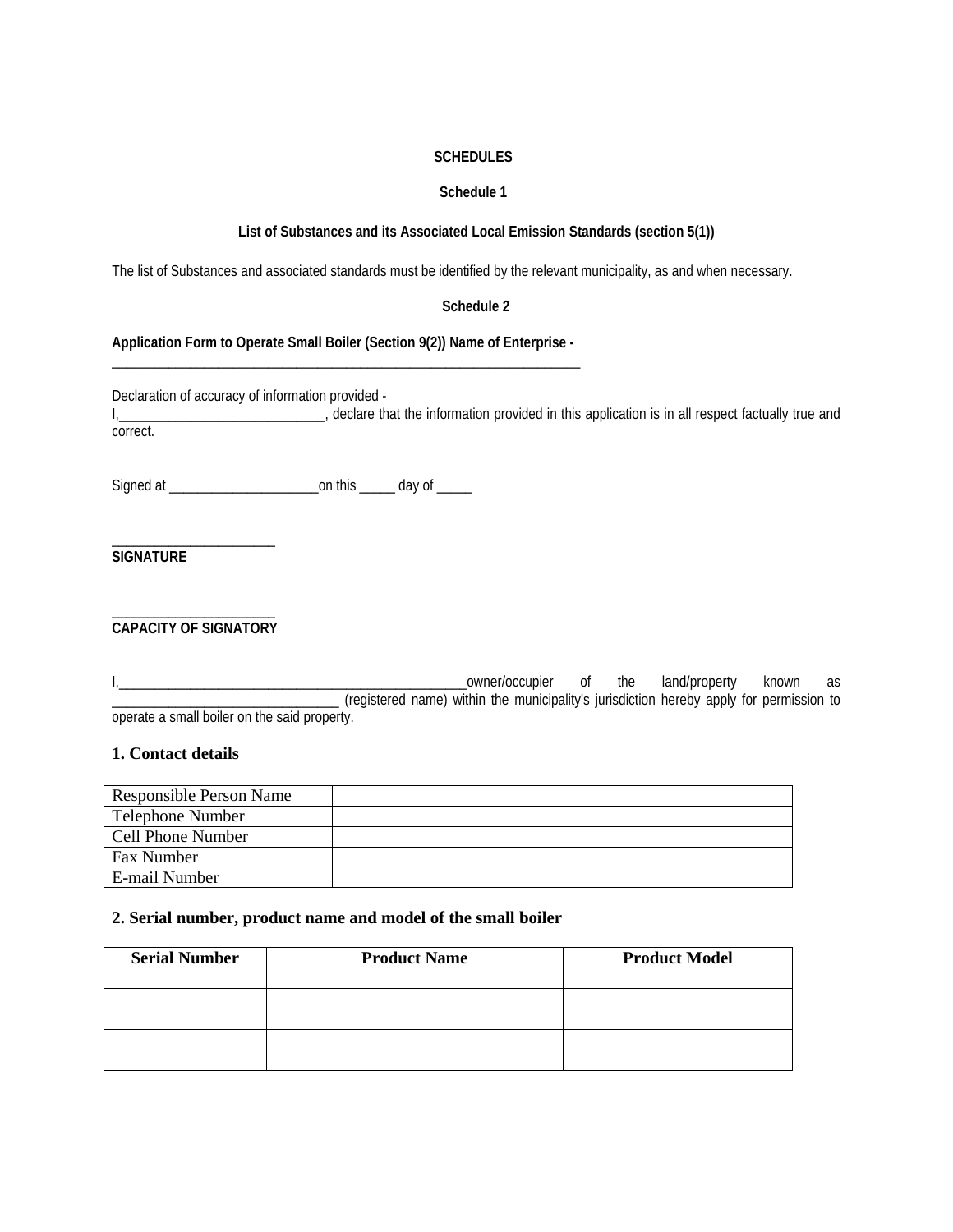# **3. Raw materials used**

| <b>Raw Material</b><br><b>Used</b> | <b>Maximum</b><br>permitted<br>consumption<br>rate (volume) | <b>Design</b><br>consumption<br>rate (volume) | <b>Actual</b><br>consumption<br>rate (volume) | units<br>(quantity/period) |
|------------------------------------|-------------------------------------------------------------|-----------------------------------------------|-----------------------------------------------|----------------------------|
|                                    |                                                             |                                               |                                               |                            |
|                                    |                                                             |                                               |                                               |                            |
|                                    |                                                             |                                               |                                               |                            |
|                                    |                                                             |                                               |                                               |                            |

# **4. Energy used**

| <b>Energy</b><br>used | <b>Sulphur</b><br>content of<br>fuel $(\% )$ (if<br>applicable) | Ash<br>content of<br>fuel $(\%)($ if<br>applicable) | <b>Maximum</b><br>permitted<br>consumpti<br>on rate<br>(volume) | <b>Design</b><br>consumptio<br>n rate<br>(volume) | <b>Actual</b><br>consumpti<br>on rate<br>(volume) | units<br>(quantity/pe<br>riod) |
|-----------------------|-----------------------------------------------------------------|-----------------------------------------------------|-----------------------------------------------------------------|---------------------------------------------------|---------------------------------------------------|--------------------------------|
|                       |                                                                 |                                                     |                                                                 |                                                   |                                                   |                                |
|                       |                                                                 |                                                     |                                                                 |                                                   |                                                   |                                |
|                       |                                                                 |                                                     |                                                                 |                                                   |                                                   |                                |
|                       |                                                                 |                                                     |                                                                 |                                                   |                                                   |                                |

# **5. Point source parameters**

| Unique<br>stack ID | Point<br>source<br>name | <b>Height of</b><br>release<br>above<br>ground | Height<br>above<br>nearby<br>building [m] | <b>Diameter</b><br>at stack<br>tip/vent<br>exit [m] | <b>Actual gas</b><br>exit<br>temperature | <b>Actual gas</b><br>volumetric flow | <b>Actual gas</b><br>velocity<br>[m/s] |
|--------------------|-------------------------|------------------------------------------------|-------------------------------------------|-----------------------------------------------------|------------------------------------------|--------------------------------------|----------------------------------------|
|                    |                         |                                                |                                           |                                                     |                                          |                                      |                                        |
|                    |                         |                                                |                                           |                                                     |                                          |                                      |                                        |
|                    |                         |                                                |                                           |                                                     |                                          |                                      |                                        |
|                    |                         |                                                |                                           |                                                     |                                          |                                      |                                        |

# **6. Point source emissions**

| Unique<br>stack ID | <b>Pollutant</b><br>name | <b>Height of</b><br>release<br>above<br>ground | Average annual release rate |  | <b>Emission hours</b><br>[e.g. $07H00 -$<br>17H00] | <b>Type of</b><br>emission<br>[continuous/int<br>ermittent] |  |
|--------------------|--------------------------|------------------------------------------------|-----------------------------|--|----------------------------------------------------|-------------------------------------------------------------|--|
|                    |                          |                                                |                             |  |                                                    |                                                             |  |
|                    |                          |                                                |                             |  |                                                    |                                                             |  |
|                    |                          |                                                |                             |  |                                                    |                                                             |  |
|                    |                          |                                                |                             |  |                                                    |                                                             |  |
|                    |                          |                                                |                             |  |                                                    |                                                             |  |
|                    |                          |                                                |                             |  |                                                    |                                                             |  |

**7. Signature**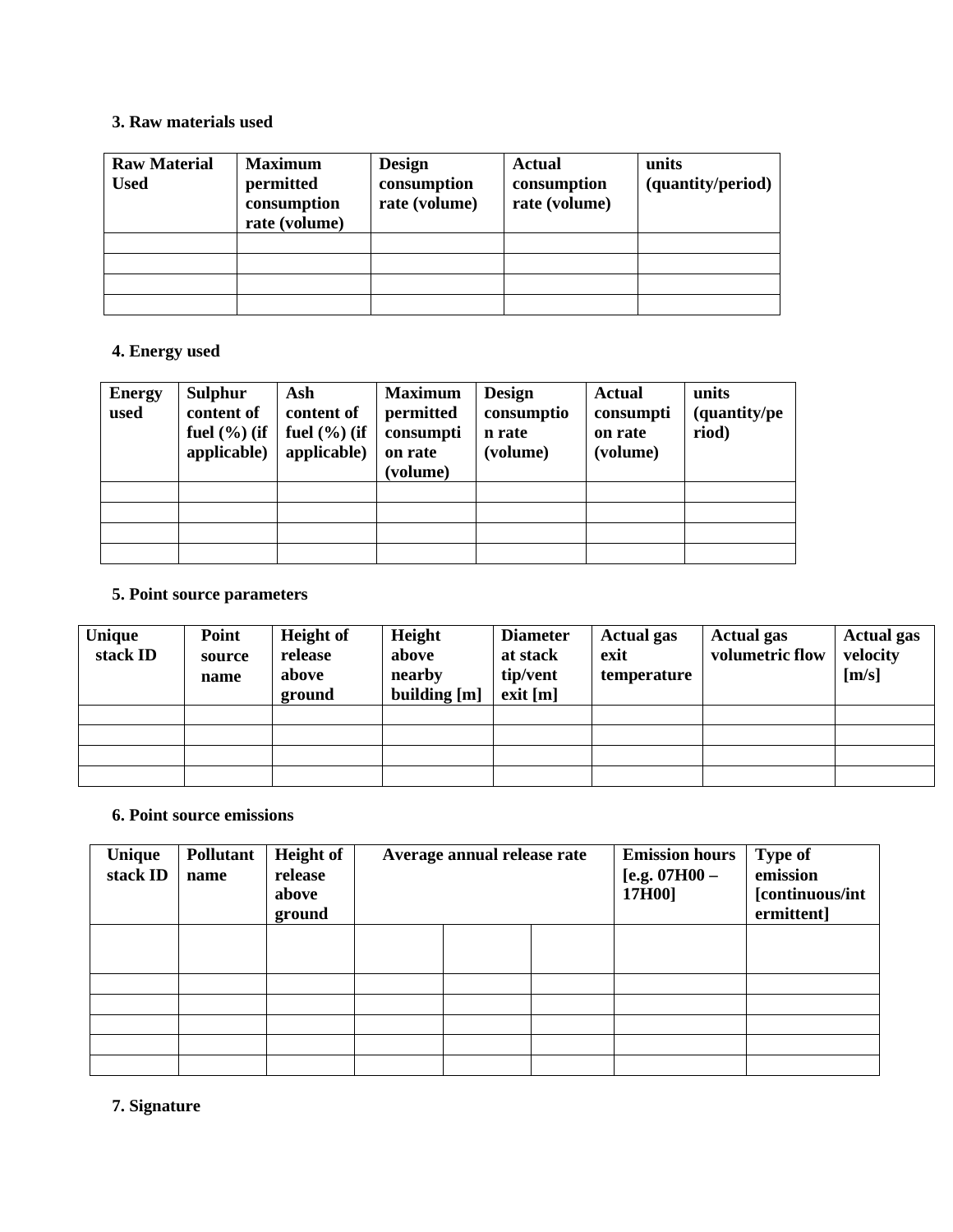# **\_\_\_\_\_\_\_\_\_\_\_\_\_\_\_\_\_\_\_\_\_\_\_\_\_ \_\_\_\_\_\_\_\_\_\_\_\_\_\_\_\_\_\_\_\_\_\_\_ Signature of the Applicant Date of Application Date of Application**

# **8. Office Use Only**

**8.1. Authorised Person - Site Inspection Observations** 

# **8.2. Authorised Person - Recommendations**

# **8.3. Approved** *I* **Not Approved (Complete whichever is applicable)**

**The application is approved, subject to the following conditions -** 

| . .                        |  |  |  |
|----------------------------|--|--|--|
| $\left( \mathrm{a}\right)$ |  |  |  |
| (b)                        |  |  |  |
| (c)                        |  |  |  |
| (d)                        |  |  |  |
| (e,                        |  |  |  |

# **The application is not approved for the following reasons -**

| $\left( \text{a} \right)$ |  |
|---------------------------|--|
| (b)                       |  |
| (c)                       |  |
| (d)                       |  |
| (e)                       |  |

**Air Quality Officer Signature Date -**

\_\_\_\_\_\_\_\_\_\_\_\_\_\_\_\_\_\_\_\_\_\_

**Schedule 3**

**Application Form for Open Burning (Section 11(1))**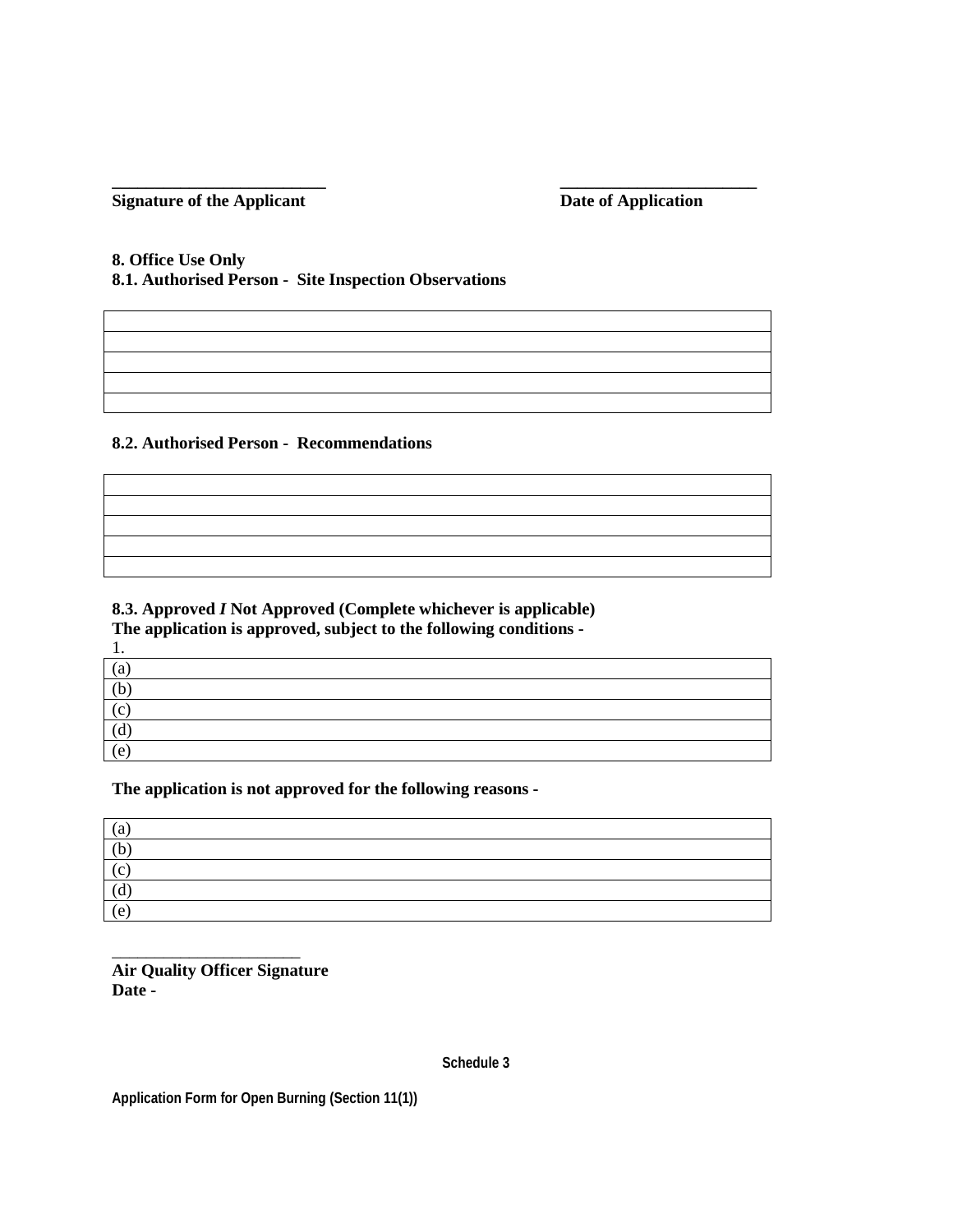I, \_\_\_\_\_\_\_\_\_\_\_\_\_\_\_\_\_\_\_\_\_\_\_\_\_\_\_\_\_\_\_\_\_\_\_\_\_\_owner *I* occupier of the land *I* property known as \_\_\_\_\_\_\_\_\_\_\_\_\_\_\_\_\_\_\_\_\_\_\_\_\_\_\_\_\_\_\_\_\_\_\_\_(registered name) within the municipality's jurisdiction hereby apply for permission to burn the following materials on the said property.

# **1.Contact details**

| Responsible Persons Name |  |
|--------------------------|--|
| Telephone Number         |  |
| Cell Phone Number        |  |
| <b>Fax Number</b>        |  |
| E-mail address           |  |

# **2. Description of the extent of the areas to be burned**

# **3. Types of materials to be burned**

| (a                  |  |  |
|---------------------|--|--|
| (b)                 |  |  |
| $\sqrt{2}$<br>. U   |  |  |
| $\mathsf{Q}$<br>, u |  |  |
| (e                  |  |  |

#### **4. Reasons for burning materials**

# **5. Air quality impacts in the local area**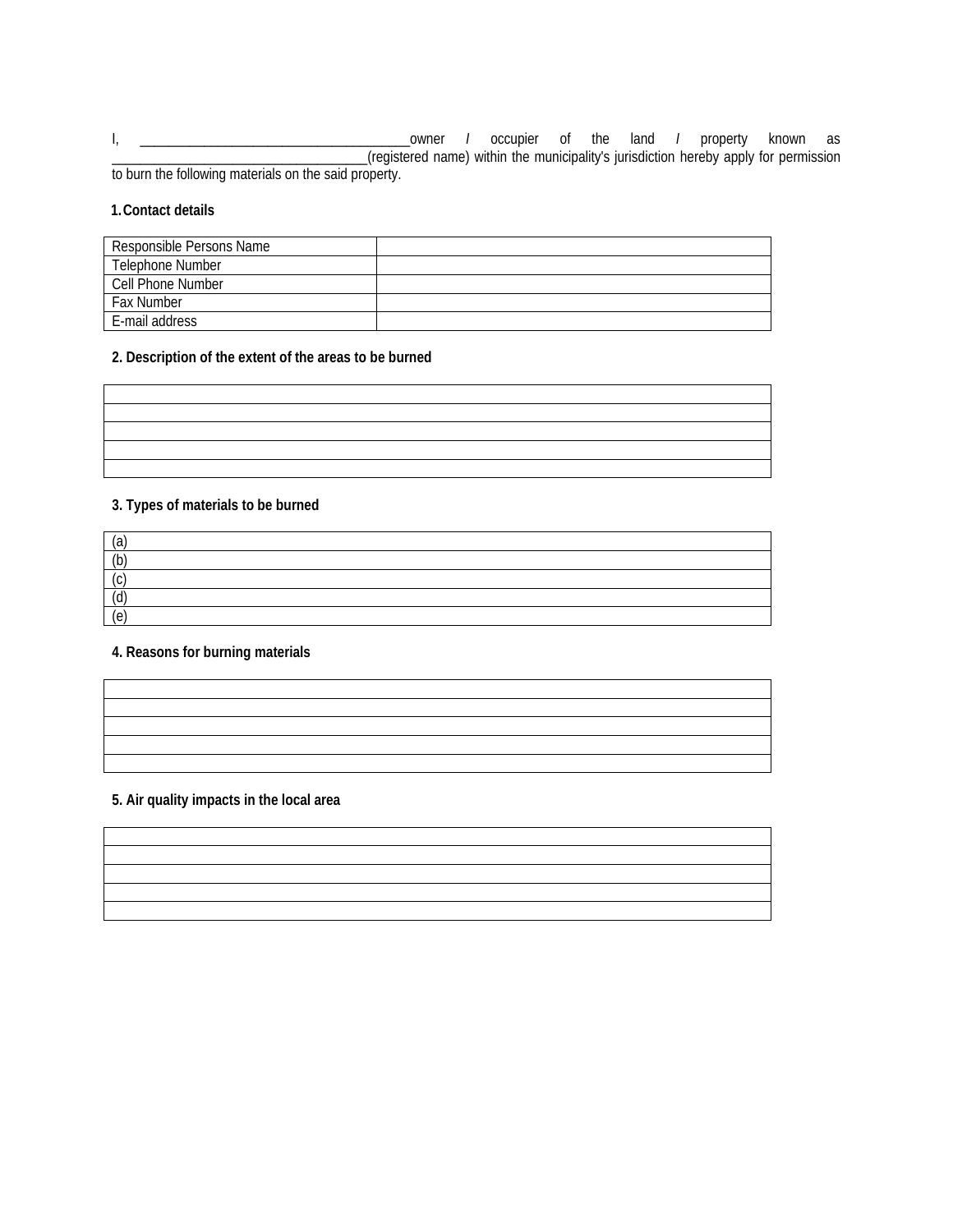# **6. Approximate date and time to burn materials**

| Date | Time |
|------|------|
|      |      |
|      |      |
|      |      |

# **7. Notification of adjacent owners and occupiers (including surrounding communities)**

The applicant must attach proof that the adjacent owners and occupiers have been notified of the open burning, and their rights to lodge any written objections to the municipality.

**8. Signature** 

\_\_\_\_\_\_\_\_\_\_\_\_\_\_\_\_\_\_\_\_\_\_\_\_\_\_\_ \_\_\_\_\_\_\_\_\_\_\_\_\_\_\_\_\_\_\_\_\_\_\_ **Signature of the Applicant Contract Contract Contract Contract Date of Application 9. Office Use Only** 

# **9.1. Authorised Person - Site Inspection Observations**

# **9.2. Authorised Person - Recommendations**

# **9.3. Approved** *I* **Not Approved (Complete whichever is applicable)**

The application is approved, subject to the following conditions -

| (a)        |  |
|------------|--|
| (b)        |  |
| (c)        |  |
| $\sqrt{d}$ |  |
| (e)        |  |

# **The application is not approved for the following reasons -**

| (ว่             |  |  |  |
|-----------------|--|--|--|
| (b)             |  |  |  |
| $\sim$          |  |  |  |
| $\mathsf{Q}$    |  |  |  |
| $\sqrt{a}$<br>◟ |  |  |  |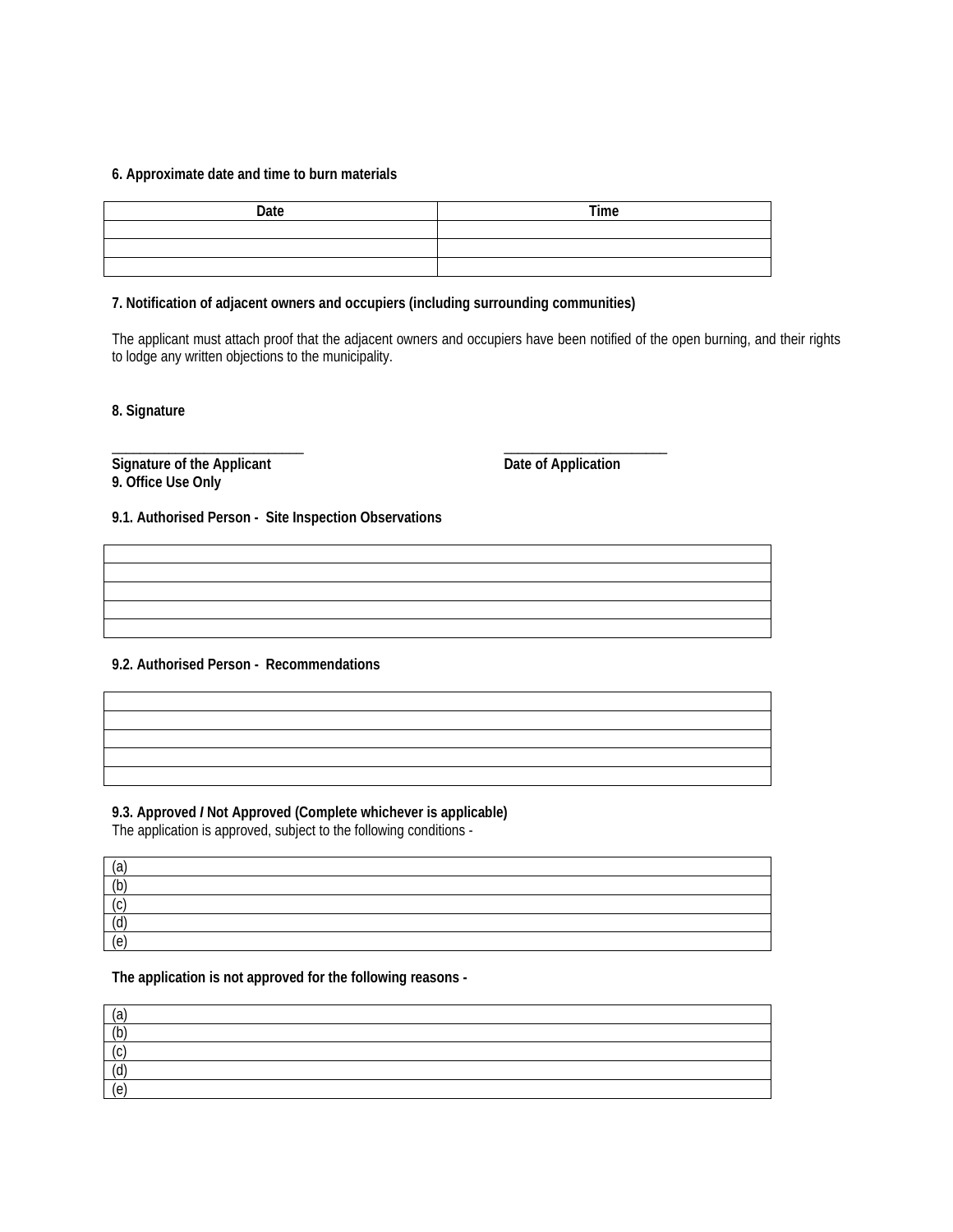**Air Quality Officer Signature** 

**\_\_\_\_\_\_\_\_\_\_\_\_\_\_\_\_\_\_\_\_\_\_\_\_\_\_\_\_\_\_\_**

**Date -** 

# **Schedule 4**

# **Application Form to Burn Sugar Cane (Section 13(1)(a))**

I, \_\_\_\_\_\_\_\_\_\_\_\_\_\_\_\_\_\_\_\_\_\_\_\_\_\_\_\_\_\_\_\_\_\_\_\_ occupier(s) of the land *I* properties known as \_\_\_\_\_\_\_\_\_\_\_\_\_\_\_\_\_\_\_\_\_\_\_\_\_\_\_\_\_\_\_\_\_\_\_\_\_\_\_\_\_ (registered name) within the municipality's jurisdiction hereby apply for permission to burn sugar cane on the said property.

**1. Contact details** 

| Responsible Persons Name |  |
|--------------------------|--|
| Telephone Number         |  |
| Cell Phone Number        |  |
| <b>Fax Number</b>        |  |
| E-mail address           |  |

# **2. Description of the extent of the area(s) to be burned**

| <u> 1989 - Andrea Santa Andrea Andrea Andrea Andrea Andrea Andrea Andrea Andrea Andrea Andrea Andrea Andrea Andr</u> |  | the contract of the contract of the contract of                                                                       |
|----------------------------------------------------------------------------------------------------------------------|--|-----------------------------------------------------------------------------------------------------------------------|
|                                                                                                                      |  |                                                                                                                       |
|                                                                                                                      |  | <u> 2008 - Ann an Cathrachas Ann an Company ann an Cathrachas ann an Cathrachas ann an Cathrachas ann an Cathrach</u> |
|                                                                                                                      |  |                                                                                                                       |

# **3. Reasons for the sugar cane burning**

**4. Air quality impacts in the local area**

| and the contract of the contract of the contract of the contract of the contract of the contract of the contract of |  |
|---------------------------------------------------------------------------------------------------------------------|--|
|                                                                                                                     |  |
|                                                                                                                     |  |
|                                                                                                                     |  |
|                                                                                                                     |  |
|                                                                                                                     |  |
|                                                                                                                     |  |
|                                                                                                                     |  |
|                                                                                                                     |  |
|                                                                                                                     |  |

# **5. Dates or months to burn sugar cane**

| Dates or Months |  |  |  |  |
|-----------------|--|--|--|--|
|                 |  |  |  |  |
|                 |  |  |  |  |
|                 |  |  |  |  |
|                 |  |  |  |  |

**6. Notification of adjacent owners and occupiers (including surrounding communities)**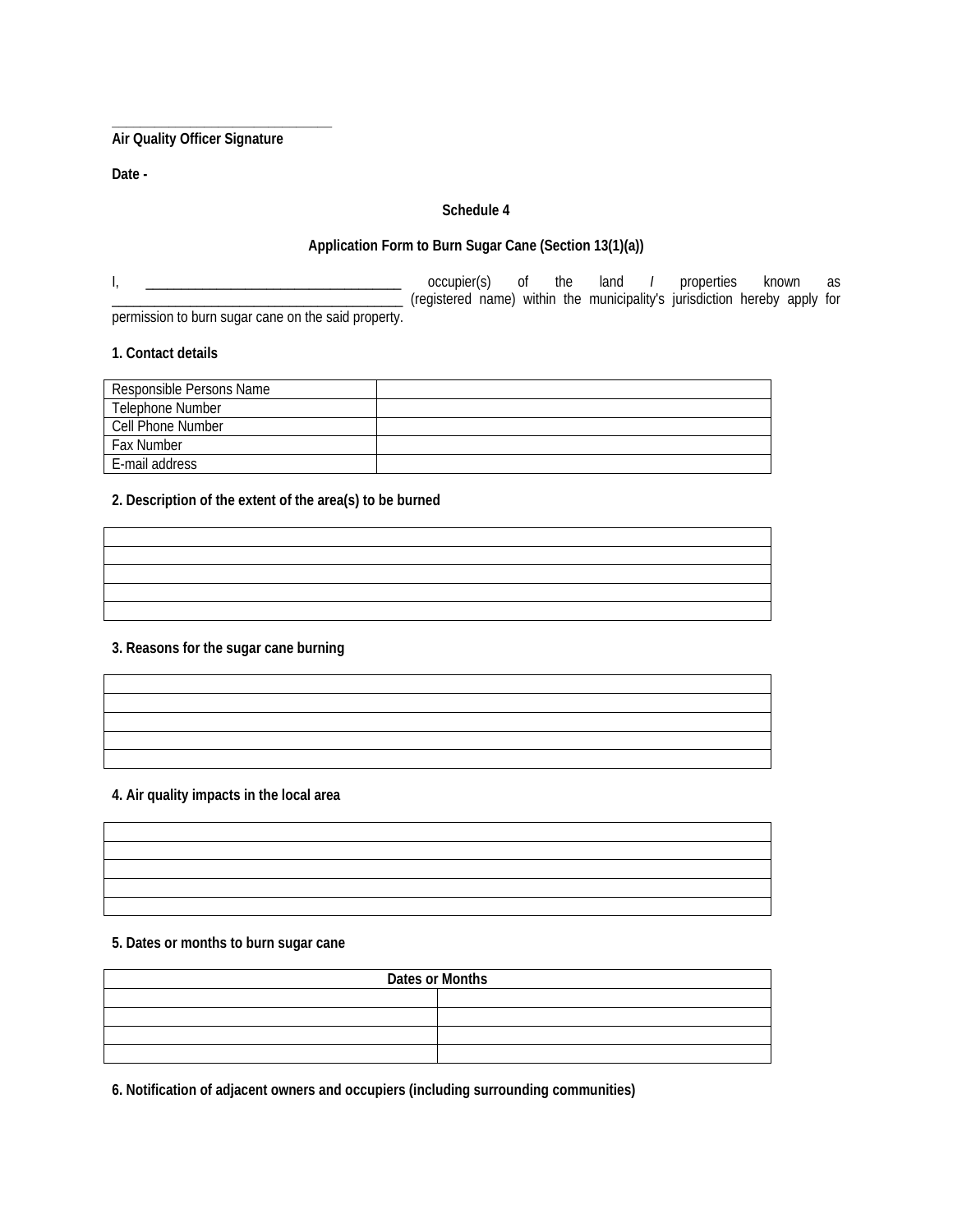The applicant must attach proof that the adjacent owners and occupiers have been notified of the proposed burning of sugar cane, and their rights to lodge any written objections to the municipality. The notification must clearly specify (a) the extent of the area to be burned; (b) reasons for the sugar cane burning; (c) dates or months for the sugar cane burning; (d) adjacent owners and occupiers' right to lodge written objections within 14 days to the municipality.

**7. Signature** 

**\_\_\_\_\_\_\_\_\_\_\_\_\_\_\_\_\_\_\_\_\_\_\_\_\_\_ \_\_\_\_\_\_\_\_\_\_\_\_\_\_\_\_\_\_\_\_\_\_** Signature of the Applicant **Date of Application Date of Application** 

**8. Office Use Only** 

**8.1. Authorised Person - Site Inspection Observations** 

**8.2. Authorised Person - Recommendations** 

**8.3. Approved** *I* **Not Approved (Complete whichever is applicable) The application is approved, subject to the following conditions -** 

| (a              |  |  |  |
|-----------------|--|--|--|
| (b)             |  |  |  |
| $\sqrt{2}$      |  |  |  |
| (h)<br>  (U)    |  |  |  |
| $\sqrt{a}$<br>U |  |  |  |

**The application is not approved for the following reasons -** 

| ר ו<br>ιa           |  |  |  |
|---------------------|--|--|--|
| /h<br>៶⊾            |  |  |  |
|                     |  |  |  |
| $\mathsf{M}'$<br>7a |  |  |  |
| '۵<br>U             |  |  |  |

\_\_\_\_\_\_\_\_\_\_\_\_\_\_\_\_\_\_\_\_\_\_\_\_\_\_\_\_\_\_\_\_\_ **Air Quality Officer Signature Date -**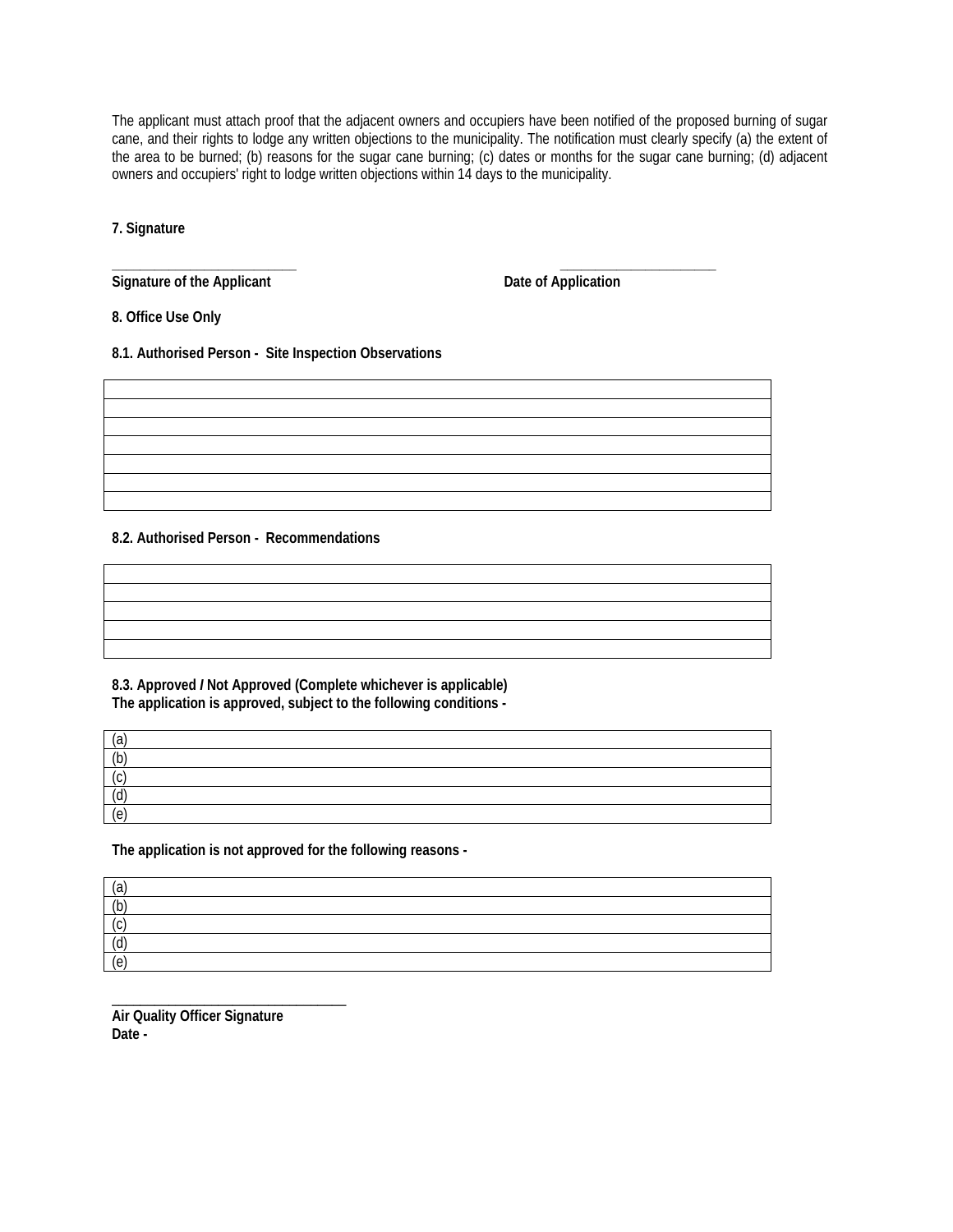# **Schedule 5 Application Form to Undertake Pesticide Spraying (Section 15(2)(a»**

I, \_\_\_\_\_\_\_\_\_\_\_\_\_\_\_\_\_\_\_\_\_\_\_\_\_\_\_\_\_\_\_\_owner(s) *I* occupier(s) of the land *I* properties known as \_\_\_\_\_\_\_\_\_\_\_\_\_\_\_\_\_\_\_\_\_\_\_\_\_\_\_\_(registered name) within the municipality's jurisdiction hereby apply for permission to spray pesticides on the said property.

#### **1. Contact details**

| Responsible Persons Name |  |
|--------------------------|--|
| Telephone Number         |  |
| Cell Phone Number        |  |
| <b>Fax Number</b>        |  |
| E-mail address           |  |

#### **2. Description of the extent of the proposed treated area(s)**

# **3. Types of product label to be used**

| (a  |  |  |
|-----|--|--|
| (h) |  |  |
|     |  |  |
| (Υ, |  |  |
| ' 0 |  |  |

# **4. Air qualify impacts in the local area**

| <u> 1989 - Ann an Dùbhlachd ann an Dùbhlachd ann an Dùbhlachd ann an Dùbhlachd ann an Dùbhlachd ann an Dùbhlachd a</u> |  |  |  |
|------------------------------------------------------------------------------------------------------------------------|--|--|--|
| <u> 1999 - Ann an Dùbhlachd ann an Dùbhlachd ann an Dùbhlachd ann an Dùbhlachd ann an Dùbhlachd ann an Dùbhlachd a</u> |  |  |  |
| <u> 1989 - Ann an Dùbhlachd ann an Dùbhlachd ann an Dùbhlachd ann an Dùbhlachd ann an Dùbhlachd ann an Dùbhlachd a</u> |  |  |  |
| <u> 1999 - Ann an Dùbhlachd ann an Dùbhlachd ann an Dùbhlachd ann an Dùbhlachd ann an Dùbhlachd ann an Dùbhlachd a</u> |  |  |  |
| <u> 1988 - Ann an Dùbhlachd ann an Dùbhlachd ann an Dùbhlachd ann an Dùbhlachd ann an Dùbhlachd ann an Dùbhlachd a</u> |  |  |  |
|                                                                                                                        |  |  |  |

# **5. Dates or months for pesticide spraying**

| Dates or Months |  |  |  |  |
|-----------------|--|--|--|--|
|                 |  |  |  |  |
|                 |  |  |  |  |
|                 |  |  |  |  |
|                 |  |  |  |  |

# **6. Notification of adjacent owners and occupiers (including surrounding communities)**

The applicant must attach proof that the adjacent owners and occupiers have been notified of the proposed pesticide spraying, and their rights to lodge any objections to the municipality. The notification must clearly specify (a) the extent of the proposed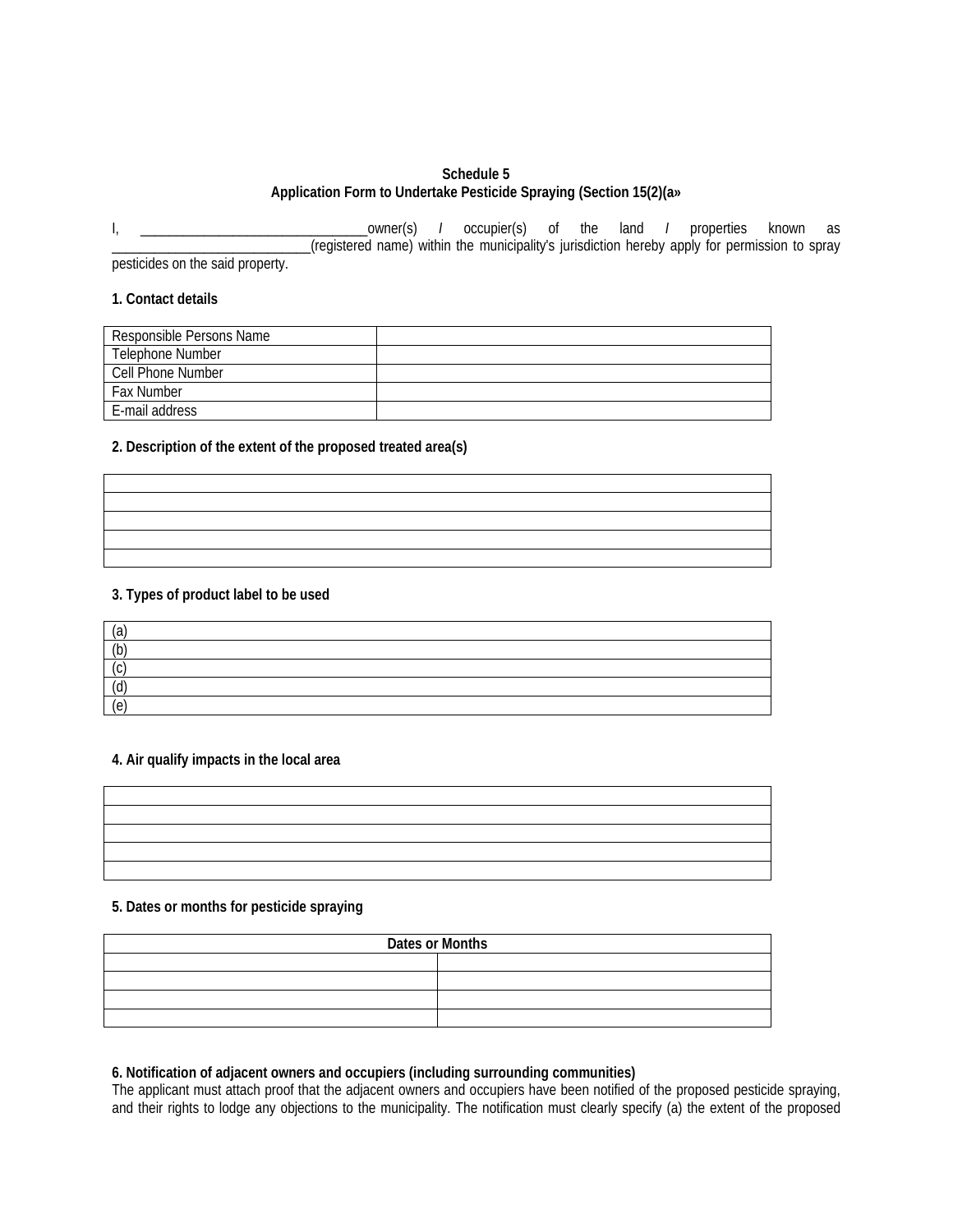treatment area; (b) reasons for pesticide use; (c) the active ingredient; (d) dates or months for pesticide spraying; *(e)* time, if any, indicated on the product label specifying when the area can safely be re-entered after application; (D adjacent owners and occupiers' right to lodge written objections within 14 days to the municipality.

**7. Signature** 

**\_\_\_\_\_\_\_\_\_\_\_\_\_\_\_\_\_\_\_\_\_\_\_\_\_\_ \_\_\_\_\_\_\_\_\_\_\_\_\_\_\_\_\_\_\_\_\_\_\_** Signature of the Applicant **Date of Application Date of Application** 

**Office Use Only** 

**8.1. Authorised Person - Site Inspection Observations** 

**8.2. Authorised Person - Recommendations** 

**8.3. Approved** *I* **Not Approved (Complete whichever is applicable)** 

The application is approved, subject to the following conditions -

| (a)              |  |  |
|------------------|--|--|
| $\overline{(b)}$ |  |  |
| (r)<br>l (Y      |  |  |
| $\mid$ (d)       |  |  |
| (e)              |  |  |

**The application is not approved for the following reasons -** 

| (a               |  |
|------------------|--|
| (b)              |  |
| $\sqrt{c}$<br>∖∽ |  |
| (d)              |  |
| (e)              |  |

**\_\_\_\_\_\_\_\_\_\_\_\_\_\_\_\_\_\_\_\_\_\_\_\_\_\_\_\_\_\_ Air Quality Officer Signature** 

**Date:**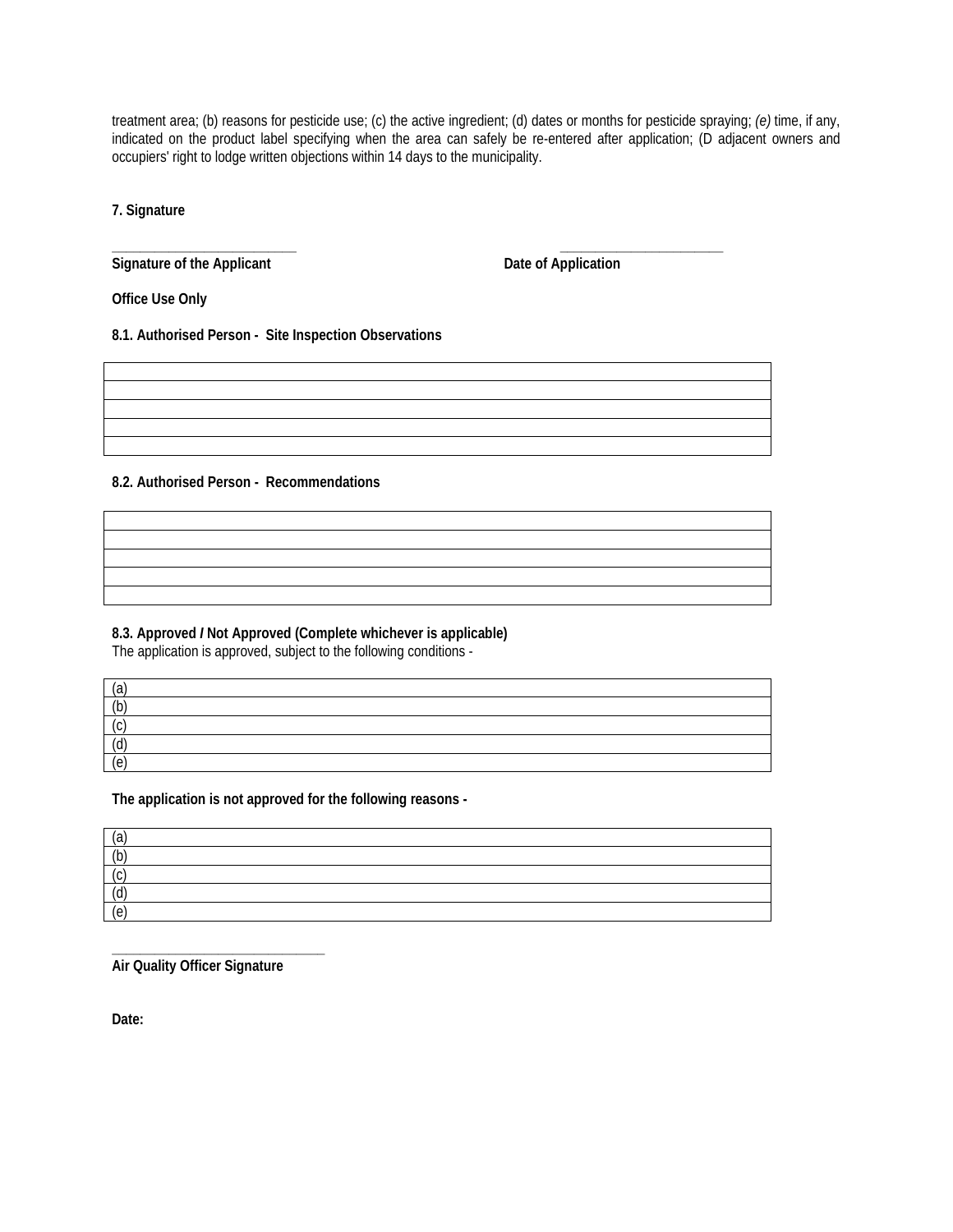# **Schedule 6**

# **Spray Booth Construction (Section 16(4)) Construction**

Such activities must be conducted in a spray booth or spray cabinet specifically designed for the purpose. It must be constructed of none-combustible material.

# **Ventilation Spray Booth**

Every spray booth shall be provided with a mechanical ventilation system which must be capable of moving the air in the occupied zone at not less than -

*0,5 ml* s where the air is horizontally supplied and extracted.

*0,4 ml s* where the air is introduced through the roof and extracted through slots along the edge of the walls at floor level.

*0,3 ml s* where the air is supplied through the roof and extracted through a grill over the whole of the floor area.

# **Spray Cabinets**

Where spray cabinets are used (Le. where the operator stands in front and sprays through an opening into a cabinet), the following minimum air flow must be maintained through an opening.

1*mls* for opening up to 0,9m<sup>2</sup>

0,75 m/s for opening between 0,9 and  $1.8m<sup>2</sup>$ 

0,5m/s for opening exceeding 1,8m<sup>2</sup>

# **Lighting**

A spray booth must be fitted with a non-operable inspection window of strengthen and shatterproof of glass. Every employer shall ensure that his spray booth is lighted in accordance with the illuminance values as specified below. (Only incandescent electric lights which are enclosed in outer flame and vapor-proof fittings may be installed).

| <b>Types of Activity</b>              | Illuminance (LUX) |
|---------------------------------------|-------------------|
| Rubbing, dipping, ordinary painting   | 200               |
| Fine painting, spraying and finishing | 300               |
| Retouching and matching               | 500               |

#### **Fume Extraction System**

All extraction systems must be designed and commissioned by competent engineers to ensure that the total extraction from any room is balanced by adequate ingress of fresh air into works room.

All ducts and enclosures in connection with the extraction system through which the fumes have to pass must be constructed of non-combustible materials with the interior having a smooth surface.

The fume extraction system must be kept in full operation while spraying done and for any additional time required to clear the fumes from the room.

The blades of any fan used in the spray booth or spray cabinet shall be of nonferrous metal.

Suitable filters must be provided at the point of extraction.

The point of discharge must be positioned so as to ensure that such air does not contaminate any air which is likely to be drawn into ventilate any existing building.

Personal Protection Equipment.